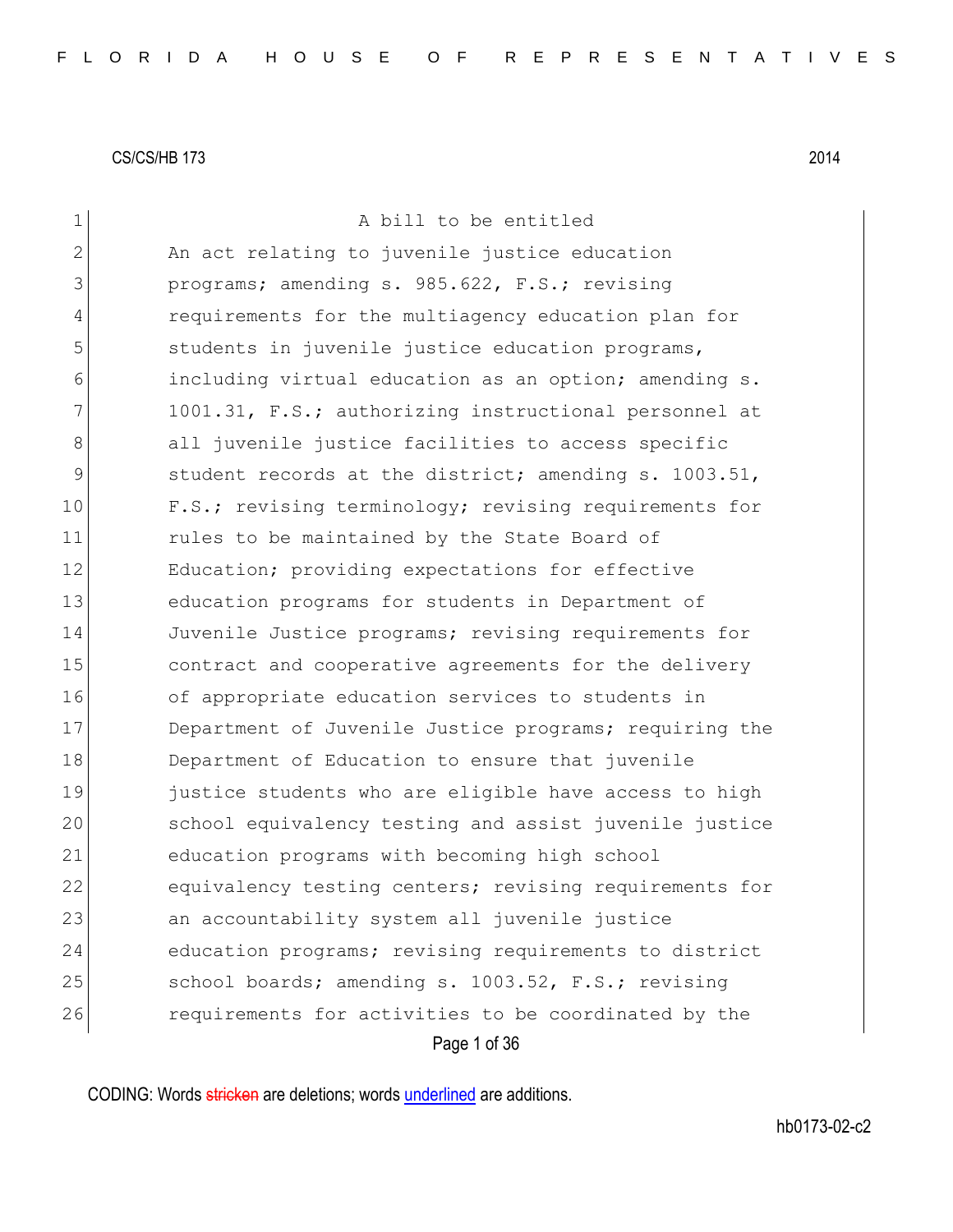Page 2 of 36 27 coordinators for juvenile justice education programs; 28 authorizing contracting for educational assessments; 29 revising requirements for assessments; authorizing 30 access to local virtual education courses; requiring 31 that an education program shall be based on each 32 student's transition plan and assessed educational 33 31 are needs; providing requirements for prevention and day 34 treatment juvenile justice education programs; 35 requiring progress monitoring plans for all students 36 not classified as exceptional student education 37 students; revising requirements for such plans; 38 requiring that the Department of Education, in 39 partnership with the Department of Juvenile Justice, 40 ensure that school districts and juvenile justice 41 education providers develop individualized transition 42 plans; providing requirements for such plans; 43 providing that the Secretary of Juvenile Justice or 44 blue director of a juvenile justice program may request 45 that a school district teacher's performance be 46 reviewed by the district and that the teacher be 47 reassigned in certain circumstances; requiring the 48 Department of Education to establish by rule objective 49 and measurable student performance measures and 50 program performance ratings; providing requirements 51 for such ratings; requiring a comprehensive 52 accountability and program improvement process;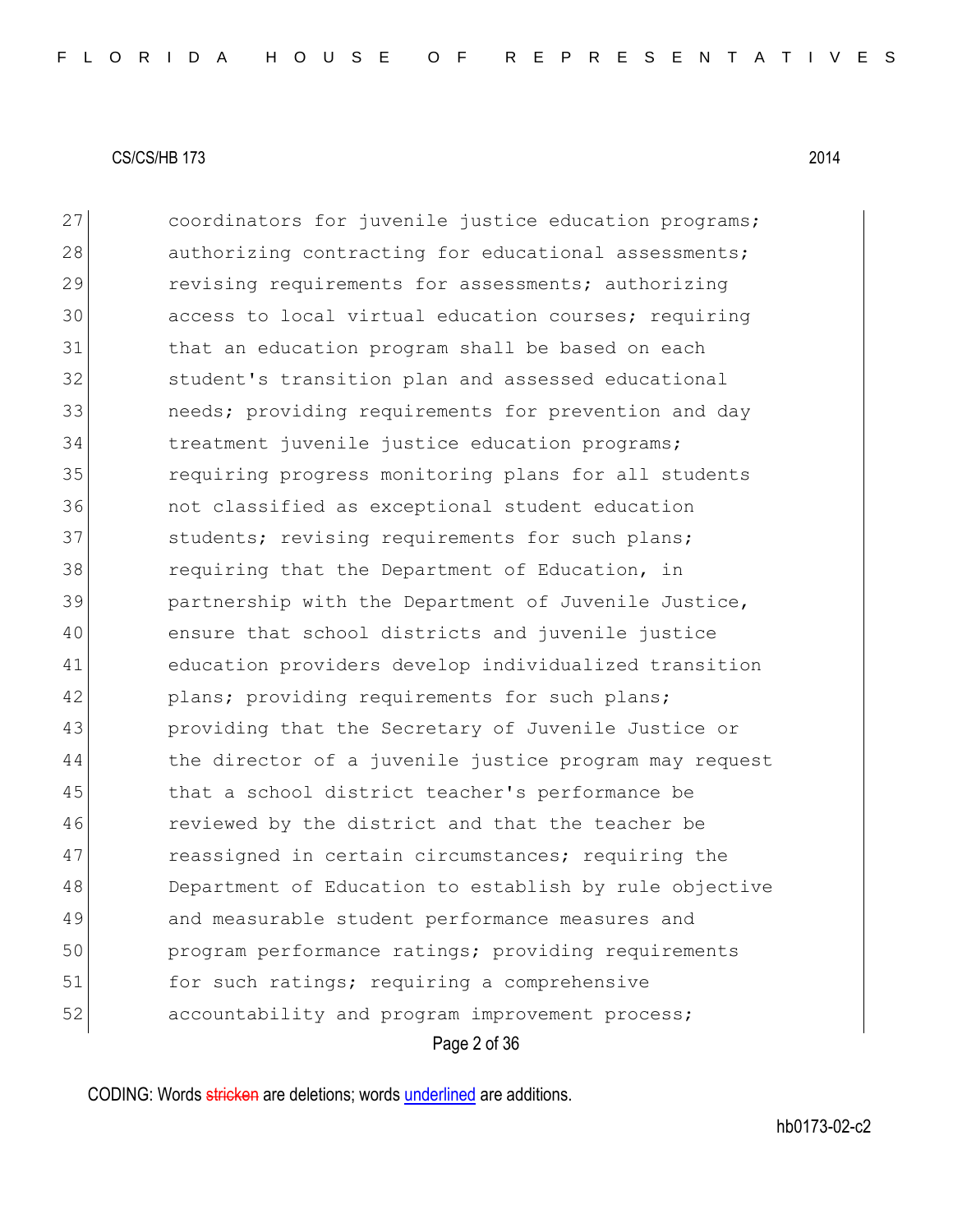Page 3 of 36 53 **providing requirements for such a process; deleting** 54 provisions for minimum thresholds for the standards 55 and key indicators for education programs in juvenile 56 justice facilities; revising data collection and 57 annual report requirements; deleting provisions 58 **concerning the Arthur Dozier School for Boys;** 59 requiring rulemaking; amending s. 1001.42, F.S.; 60 revising terminology; revising a cross-reference; 61 providing an effective date. 62 63 Be It Enacted by the Legislature of the State of Florida: 64 65 Section 1. Section 985.622, Florida Statutes, is amended 66 to read: 67 985.622 Multiagency plan for career vocational education. 68 (1) The Department of Juvenile Justice and the Department 69 of Education shall, in consultation with the statewide Workforce 70 Development Youth Council, school districts, providers, and 71 others, jointly develop a multiagency plan for career vocational 72 education that establishes the curriculum, goals, and outcome 73 measures for career vocational programs in juvenile justice 74 education programs <del>commitment facilities</del>. The plan must be 75 reviewed annually, revised as appropriate, and include: 76 (a) Provisions for maximizing appropriate state and 77 federal funding sources, including funds under the Workforce 78 Investment Act and the Perkins Act.+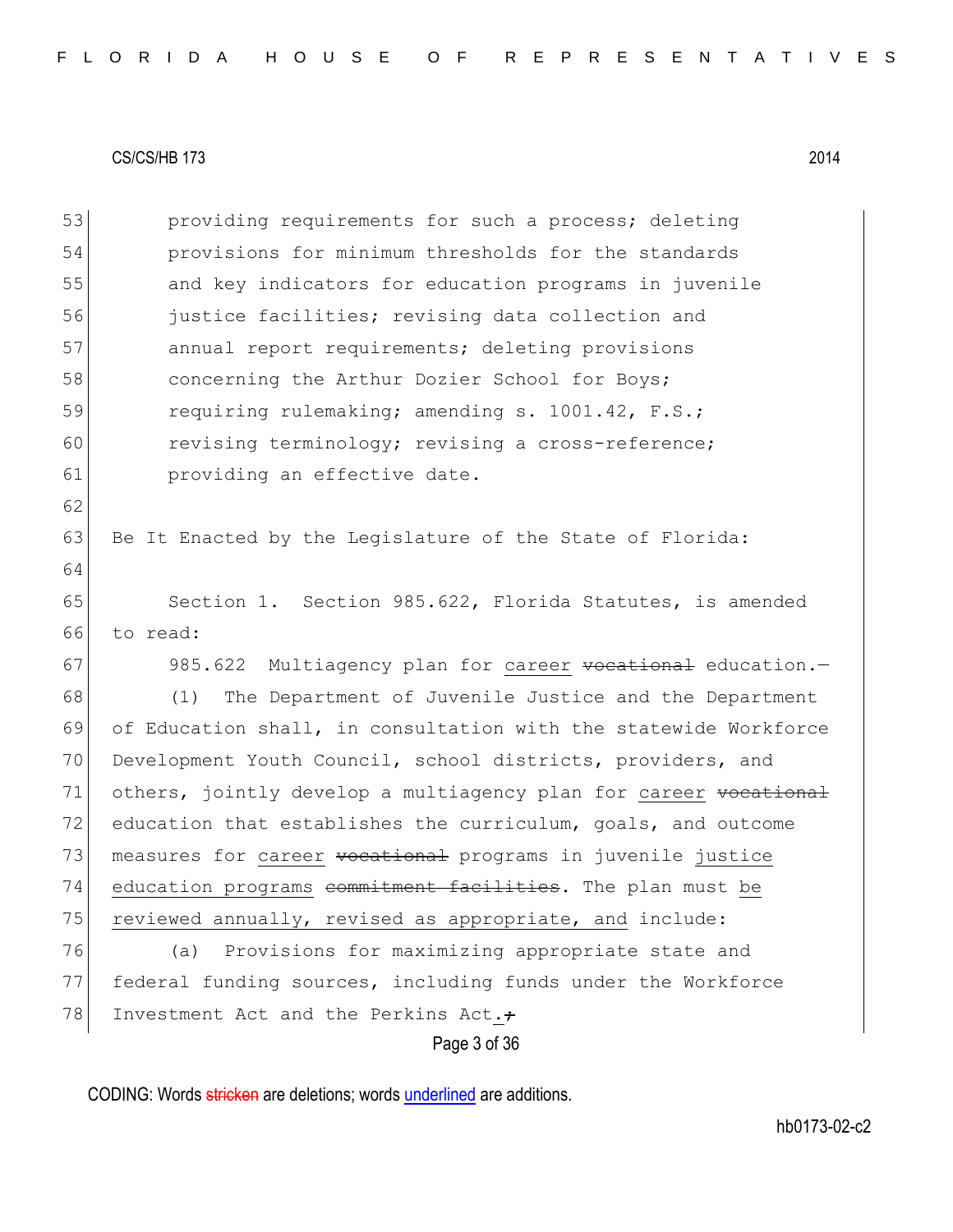Page 4 of 36 79 (b) Provisions for eliminating barriers to increasing 80 occupation-specific job training and high school equivalency 81 examination preparation opportunities.  $82$  (c)  $\leftrightarrow$  The responsibilities of both departments and all 83 other appropriate entities. $\div$  and 84 (d)  $\leftarrow$  A detailed implementation schedule.  $85$  (2) The plan must define career vocational programming 86 that is appropriate based upon: 87 (a) The age and assessed educational abilities and goals 88 of the student  $\frac{1}{2}$  wouth to be served; and 89 (b) The typical length of stay and custody characteristics 90 at the juvenile justice education commitment program to which 91 each student  $\frac{1}{2}$  wouth is assigned. 92 (3) The plan must include a definition of career 93 vocational programming that includes the following 94 classifications of juvenile justice education programs 95 commitment facilities that will offer career vocational 96 programming by one of the following types: 97 (a) Type 1 A.-Programs that teach personal accountability 98 skills and behaviors that are appropriate for students youth in 99 all age groups and ability levels and that lead to work habits 100 that help maintain employment and living standards. 101 (b) Type 2 B.-Programs that include Type 1 A program 102 content and an orientation to the broad scope of career choices, 103 based upon personal abilities, aptitudes, and interests. 104 Exploring and gaining knowledge of occupation options and the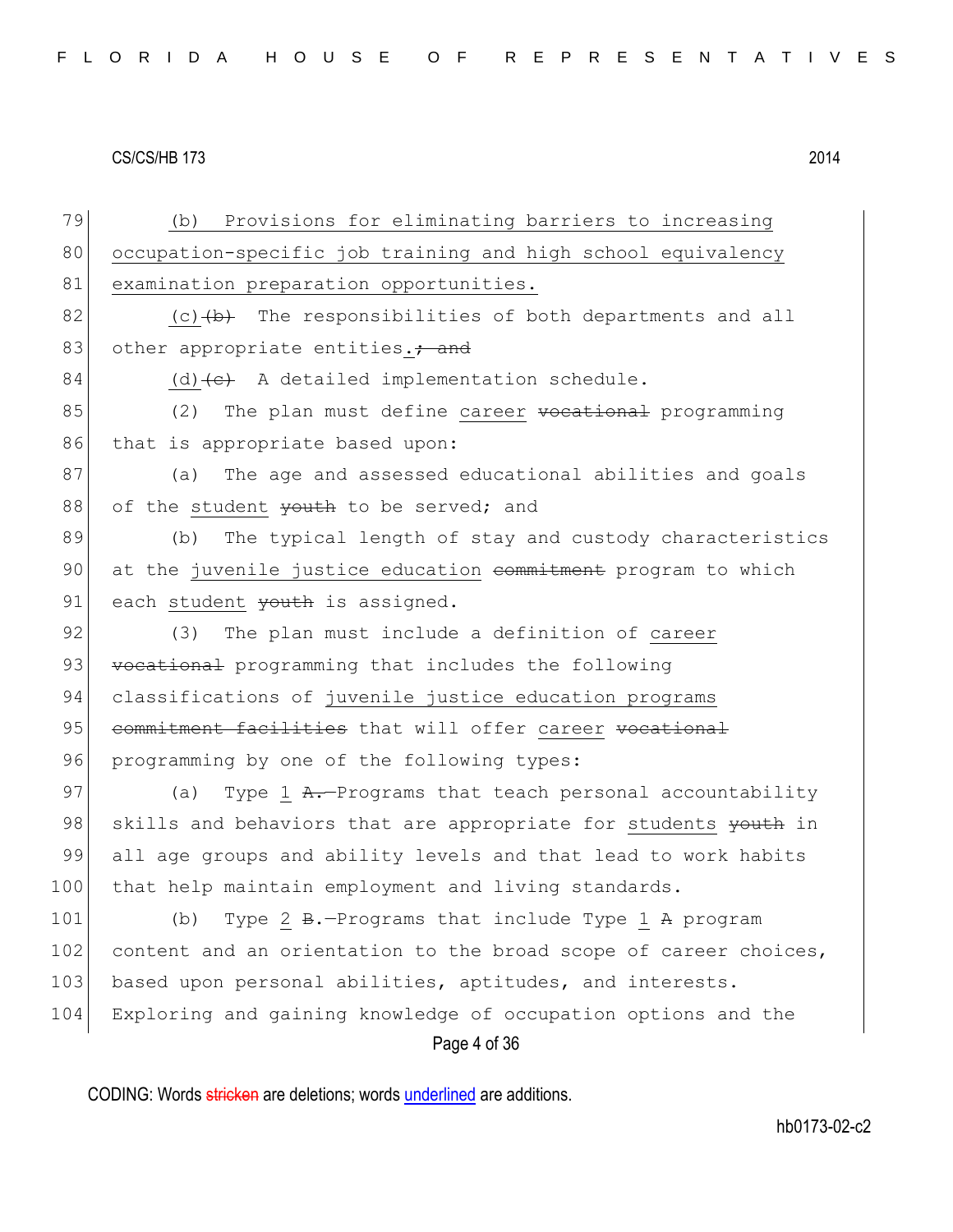105 level of effort required to achieve them are essential 106 prerequisites to skill training.

107 (c) Type 3  $\epsilon$ . Programs that include Type 1 A program 108 content and the career education vocational competencies or the 109 prerequisites needed for entry into a specific occupation.

110 (4) The plan must also address strategies to facilitate 111 involvement of business and industry in the design, delivery, 112 and evaluation of career vocational programming in juvenile 113 justice education commitment facilities and conditional release 114 programs, including apprenticeship and work experience programs, 115 mentoring and job shadowing, and other strategies that lead to 116 postrelease employment. Incentives for business involvement, 117 such as tax breaks, bonding, and liability limits should be 118 investigated, implemented where appropriate, or recommended to 119 the Legislature for consideration.

120 (5) The plan must also evaluate the effect of students' 121 mobility between juvenile justice education programs and school 122 districts on the students' educational outcomes and whether the 123 continuity of the students' education can be better addressed 124 through virtual education.

Page 5 of 36 125  $(6)$   $\overline{5}$  The Department of Juvenile Justice and the 126 Department of Education shall each align its respective agency 127 policies, practices, technical manuals, contracts, quality-128 assurance standards, performance-based-budgeting measures, and 129 outcome measures with the plan in juvenile justice education 130 programs commitment facilities by July 31, 2015 2001. Each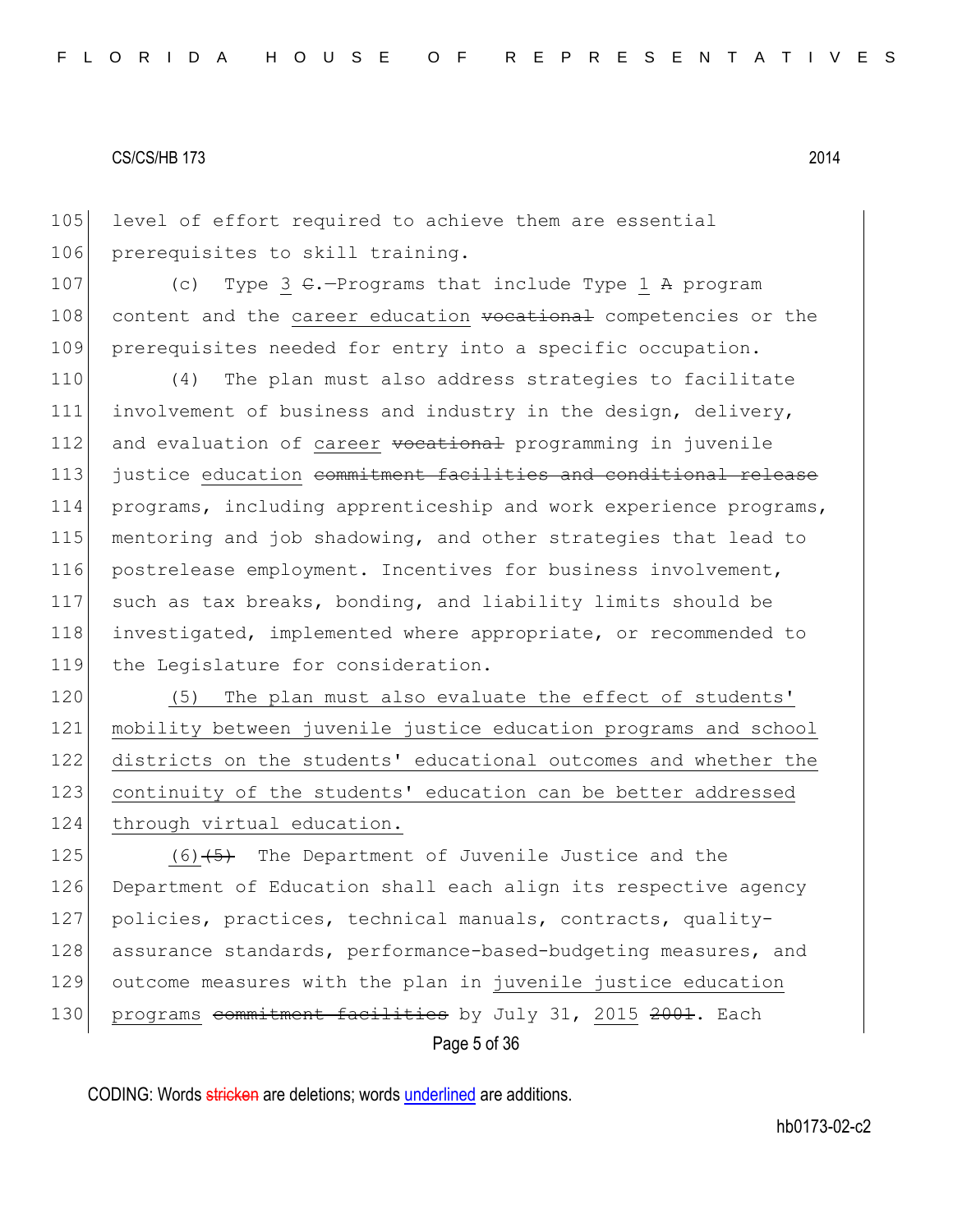131 agency shall provide a report on the implementation of this 132 section to the Governor, the President of the Senate, and the 133 Speaker of the House of Representatives by August 31, 2015 2001.

134  $(7)$  (6) All provider contracts executed by the Department 135 of Juvenile Justice or the school districts after January 1, 136 2015 2002, must be aligned with the plan.

137 (8) $(7)$  The planning and execution of quality assurance 138 reviews conducted by the Department of Education or the 139 Department of Juvenile Justice after August 1, 2015 2002, must 140 be aligned with the plan.

141 (9) $(8)$  Outcome measures reported by the Department of 142 Juvenile Justice and the Department of Education for students 143 youth released on or after January 1, 2016 2002, should include 144 outcome measures that conform to the plan.

145 Section 2. Section 1001.31, Florida Statutes, is amended 146 to read:

147 1001.31 Scope of district system. A district school system 148 shall include all public schools, classes, and courses of 149 instruction and all services and activities directly related to 150 education in that district which are under the direction of the 151 district school officials. A district school system may also 152 include alternative site schools for disruptive or violent 153 students vouth. Such schools for disruptive or violent students 154 **youth** may be funded by each district or provided through 155 cooperative programs administered by a consortium of school 156 districts, private providers, state and local law enforcement

Page 6 of 36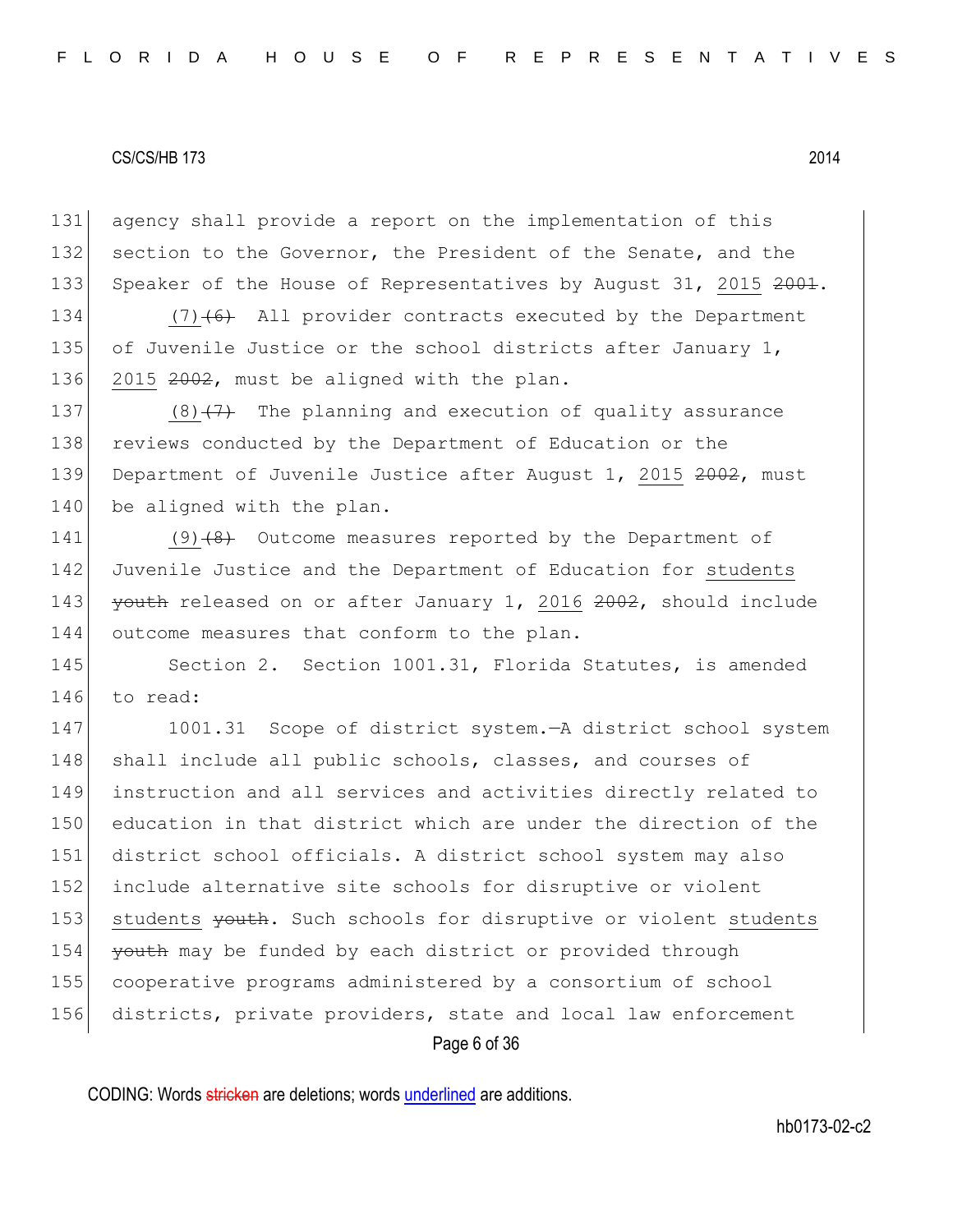157 agencies, and the Department of Juvenile Justice. Pursuant to 158 cooperative agreement, a district school system shall provide 159 instructional personnel at juvenile justice facilities of 50 or 160 more beds or slots with access to the district school system 161 database for the purpose of accessing student academic, 162 immunization, and registration records for students assigned to 163 the programs. Such access shall be in the same manner as 164 provided to other schools in the district.

165 Section 3. Section 1003.51, Florida Statutes, is amended 166 to read:

167 1003.51 Other public educational services.-

168 (1) The general control of other public educational 169 services shall be vested in the State Board of Education except 170 as provided in this section herein. The State Board of Education 171 shall, at the request of the Department of Children and Families 172 Family Services and the Department of Juvenile Justice, advise 173 as to standards and requirements relating to education to be met 174 in all state schools or institutions under their control which 175 provide educational programs. The Department of Education shall 176 provide supervisory services for the educational programs of all 177 such schools or institutions. The direct control of any of these 178 services provided as part of the district program of education 179 shall rest with the district school board. These services shall 180 be supported out of state, district, federal, or other  $\frac{1}{2}$ 181 funds, depending on the requirements of the services being 182 supported.

## Page 7 of 36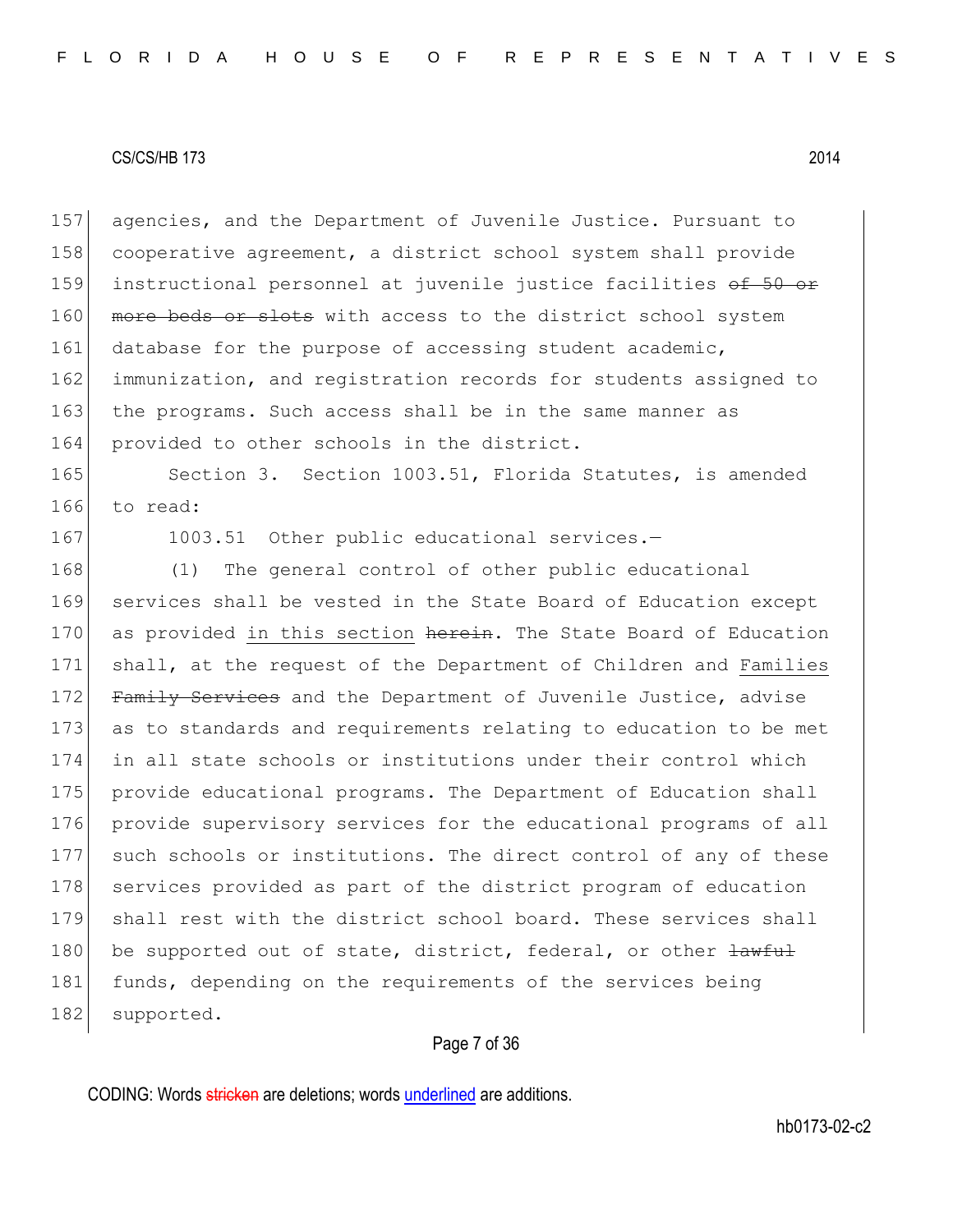| 183 | The State Board of Education shall adopt rules and<br>(2)        |
|-----|------------------------------------------------------------------|
| 184 | maintain an administrative rule articulating expectations for    |
| 185 | effective education programs for students youth in Department of |
| 186 | Juvenile Justice programs, including, but not limited to,        |
| 187 | education programs in juvenile justice prevention, day           |
| 188 | treatment, residential, commitment and detention facilities. The |
| 189 | rule shall establish articulate policies and standards for       |
| 190 | education programs for students youth in Department of Juvenile  |
| 191 | Justice programs and shall include the following:                |
| 192 | The interagency collaborative process needed to ensure<br>(a)    |
| 193 | effective programs with measurable results.                      |
| 194 | The responsibilities of the Department of Education,<br>(b)      |
| 195 | the Department of Juvenile Justice, Workforce Florida, Inc.,     |
| 196 | district school boards, and providers of education services to   |
| 197 | students youth in Department of Juvenile Justice programs.       |
| 198 | Academic expectations.<br>(C)                                    |
| 199 | (d)<br>Career and technical expectations.                        |
| 200 | Education transition planning and services.<br>(e)               |
| 201 | $(f)$ $(d)$ Service delivery options available to district       |
| 202 | school boards, including direct service and contracting.         |
| 203 | $(g)$ + $(e)$ Assessment procedures, which:                      |
| 204 | For prevention, day treatment, and residential<br>1.             |
| 205 | programs, include appropriate academic and career assessments    |
| 206 | administered at program entry and exit that are selected by the  |
| 207 | Department of Education in partnership with representatives from |
| 208 | the Department of Juvenile Justice, district school boards, and  |
|     | Page 8 of 36                                                     |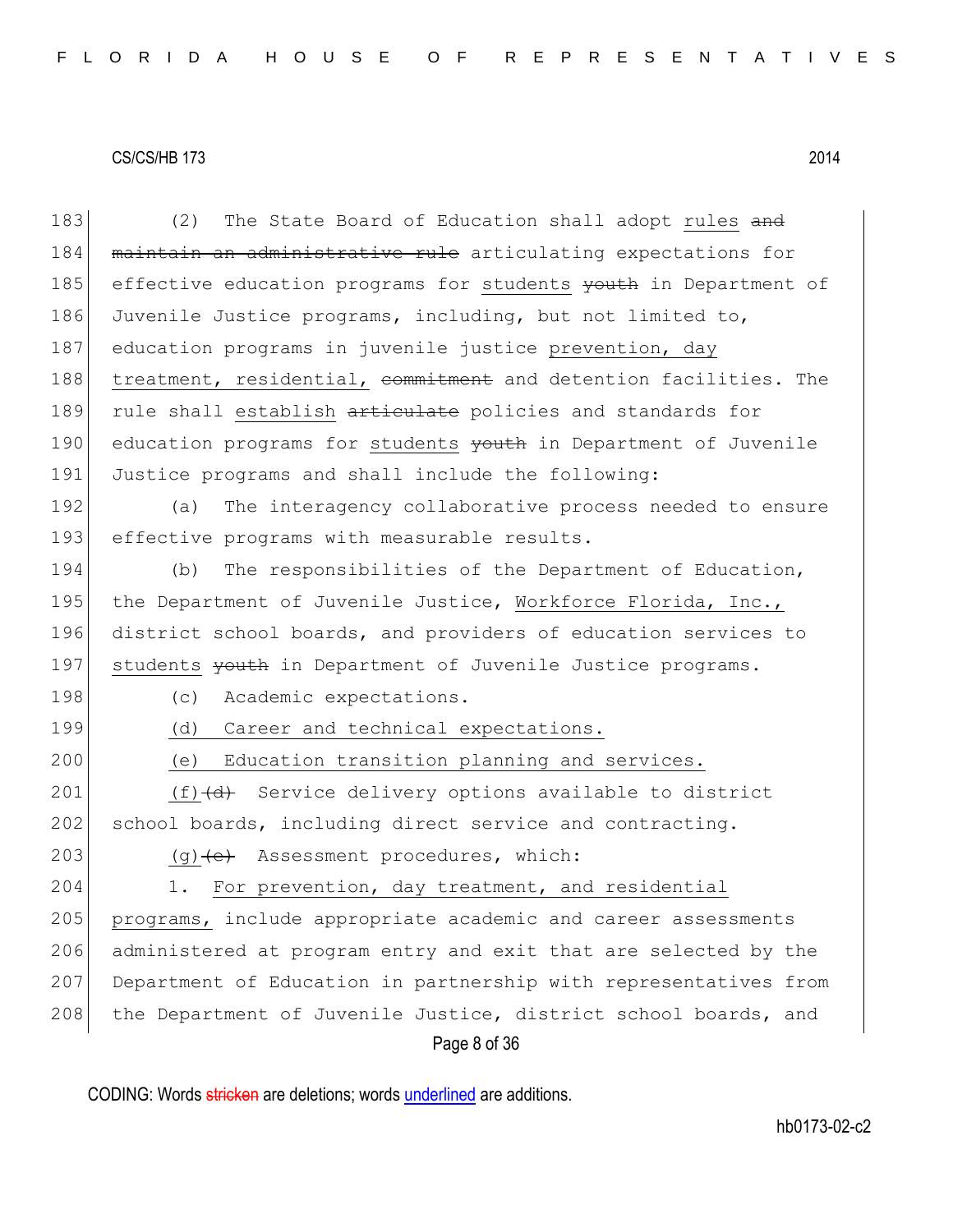| 209 | education providers. Assessments must be completed within the    |
|-----|------------------------------------------------------------------|
| 210 | first 10 school days after a student's entry into the program.   |
| 211 | 2. Provide for determination of the areas of academic need       |
| 212 | and strategies for appropriate intervention and instruction for  |
| 213 | each student in a detention facility within 5 school days after  |
| 214 | the student's entry into the program and administer a research-  |
| 215 | based assessment that will assist the student in determining his |
| 216 | or her educational and career options and goals within 22 school |
| 217 | days after the student's entry into the program Require district |
| 218 | school boards to be responsible for ensuring the completion of   |
| 219 | the assessment process.                                          |
| 220 | 3. Require assessments for students in detention who will        |
| 221 | move on to commitment facilities, to be designed to create the   |
| 222 | foundation for developing the student's education program in the |
| 223 | assigned commitment facility.                                    |
| 224 | 4. Require assessments of students sent directly to              |
| 225 | commitment facilities to be completed within the first 10 school |
| 226 | days of the student's commitment.                                |
| 227 |                                                                  |
| 228 | The results of these assessments, together with a portfolio      |
| 229 | depicting the student's academic and career accomplishments,     |
| 230 | shall be included in the discharge packet package assembled for  |
| 231 | each student youth.                                              |
| 232 | (h) $(f)$ Recommended instructional programs, including, but     |
| 233 | not limited to: $\overline{r}$                                   |
| 234 | 1. Secondary education.                                          |
|     | Page 9 of 36                                                     |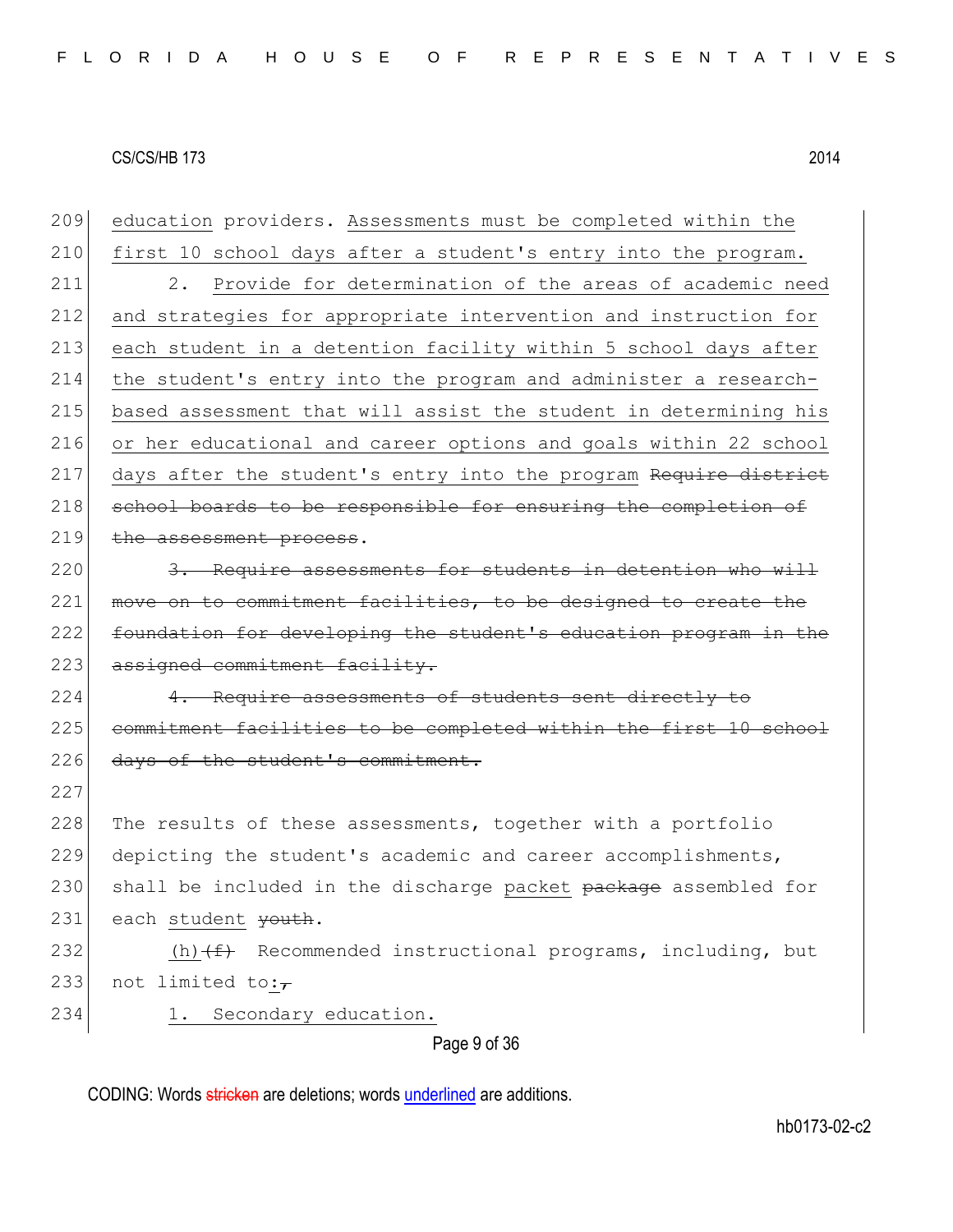| FLORIDA HOUSE OF REPRESENTATIVES |  |
|----------------------------------|--|
|----------------------------------|--|

| 235 | High school equivalency examination preparation.<br>2.             |
|-----|--------------------------------------------------------------------|
| 236 | 3.<br>Postsecondary education.                                     |
| 237 | Career training. and<br>4.                                         |
| 238 | 5.<br>Job preparation.                                             |
| 239 | Virtual education that:<br>6.                                      |
| 240 | Provides competency-based instruction that addresses<br>а.         |
| 241 | the unique academic needs of the student through delivery by an    |
| 242 | entity accredited by AdvanceED or the Southern Association of      |
| 243 | Colleges and Schools.                                              |
| 244 | Confers certifications and diplomas.<br>b.                         |
| 245 | Issues credit that articulates with and transcripts<br>$\circ$ .   |
| 246 | that are recognized by secondary schools.                          |
| 247 | Allows the student to continue to access and progress<br>d.        |
| 248 | through the program once the student leaves the juvenile justice   |
| 249 | system.                                                            |
| 250 | $(i)$ $\overline{q}$ Funding requirements, which shall include the |
| 251 | requirement that at least 90 percent of the FEFP funds generated   |
| 252 | by students in Department of Juvenile Justice programs or in an    |
| 253 | education program for juveniles under s. 985.19 be spent on        |
| 254 | instructional costs for those students. One hundred percent of     |
| 255 | the formula-based categorical funds generated by students in       |
| 256 | Department of Juvenile Justice programs must be spent on           |
| 257 | appropriate categoricals such as instructional materials and       |
| 258 | public school technology for those students.                       |
| 259 | $(j)$ $(h)$ Qualifications of instructional staff, procedures      |
| 260 | for the selection of instructional staff, and procedures for to    |
|     | Page 10 of 36                                                      |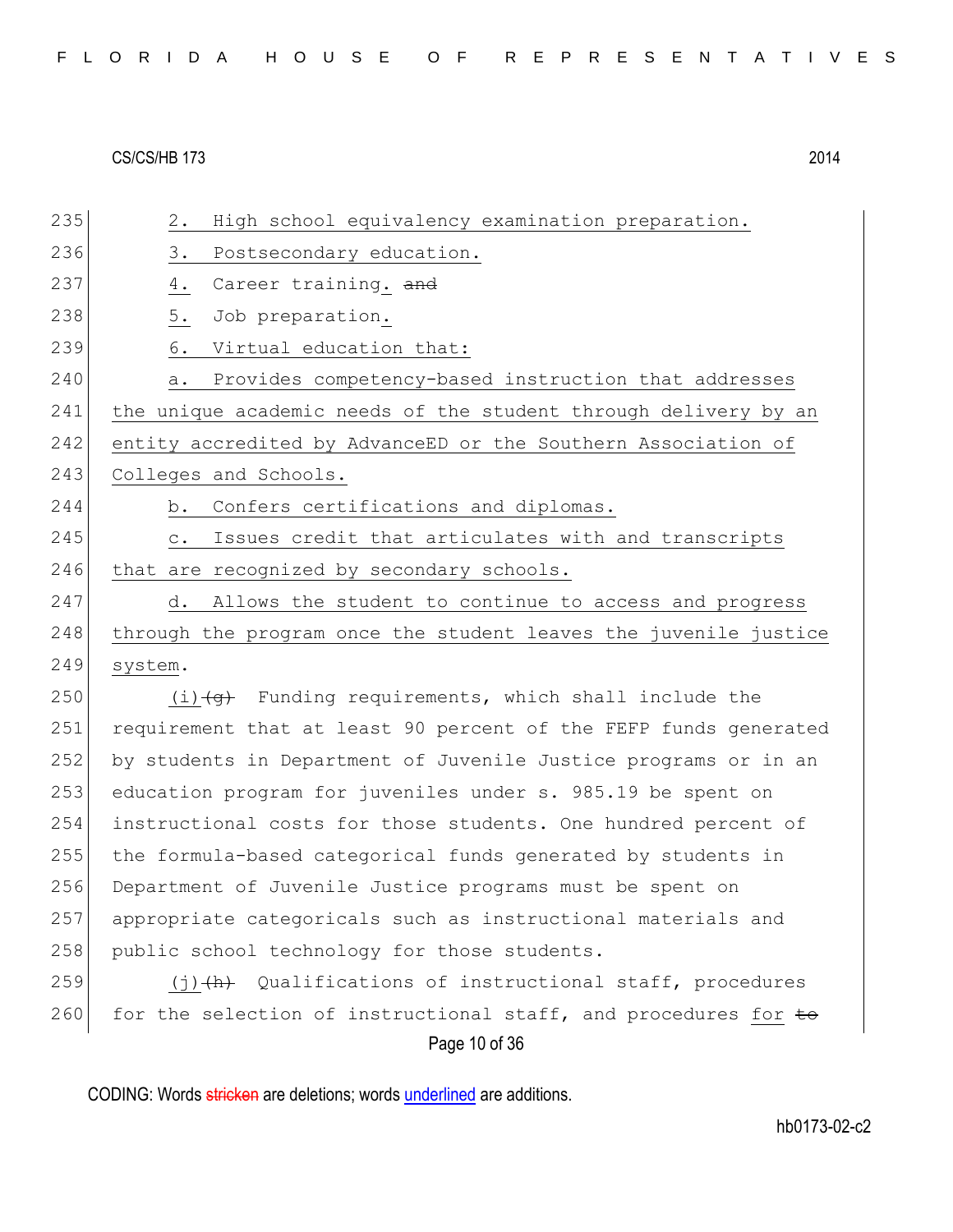261 ensure consistent instruction and qualified staff year round. 262 Qualifications shall include those for career education 263 instructors, standardized across the state, and shall be based 264 on state certification, local school district approval, and 265 industry-recognized credentials or industry training. Procedures 266 for the use of noncertified instructional personnel who possess 267 expert knowledge or experience in their fields of instruction 268 shall be established.

269  $(k)$   $(\frac{1}{k})$  Transition services, including the roles and 270 responsibilities of appropriate personnel in the juvenile 271 justice education program, the school district where the student 272 will reenter districts, provider organizations, and the 273 Department of Juvenile Justice.

274 (1) $\left(\frac{1}{1}\right)$  Procedures and timeframe for transfer of education 275 records when a student <del>youth</del> enters and leaves a Department of 276 Juvenile Justice education program facility.

 $277$  (m)  $+k$  The requirement that each district school board 278 maintain an academic transcript for each student enrolled in a 279 juvenile justice education program facility that delineates each 280 course completed by the student as provided by the State Course 281 Code Directory.

282  $(n)$   $(1)$  The requirement that each district school board 283 make available and transmit a copy of a student's transcript in 284 the discharge packet when the student exits a juvenile justice 285 education program facility.

286 (o) $\left(\frac{m}{m}\right)$  contract requirements.

## Page 11 of 36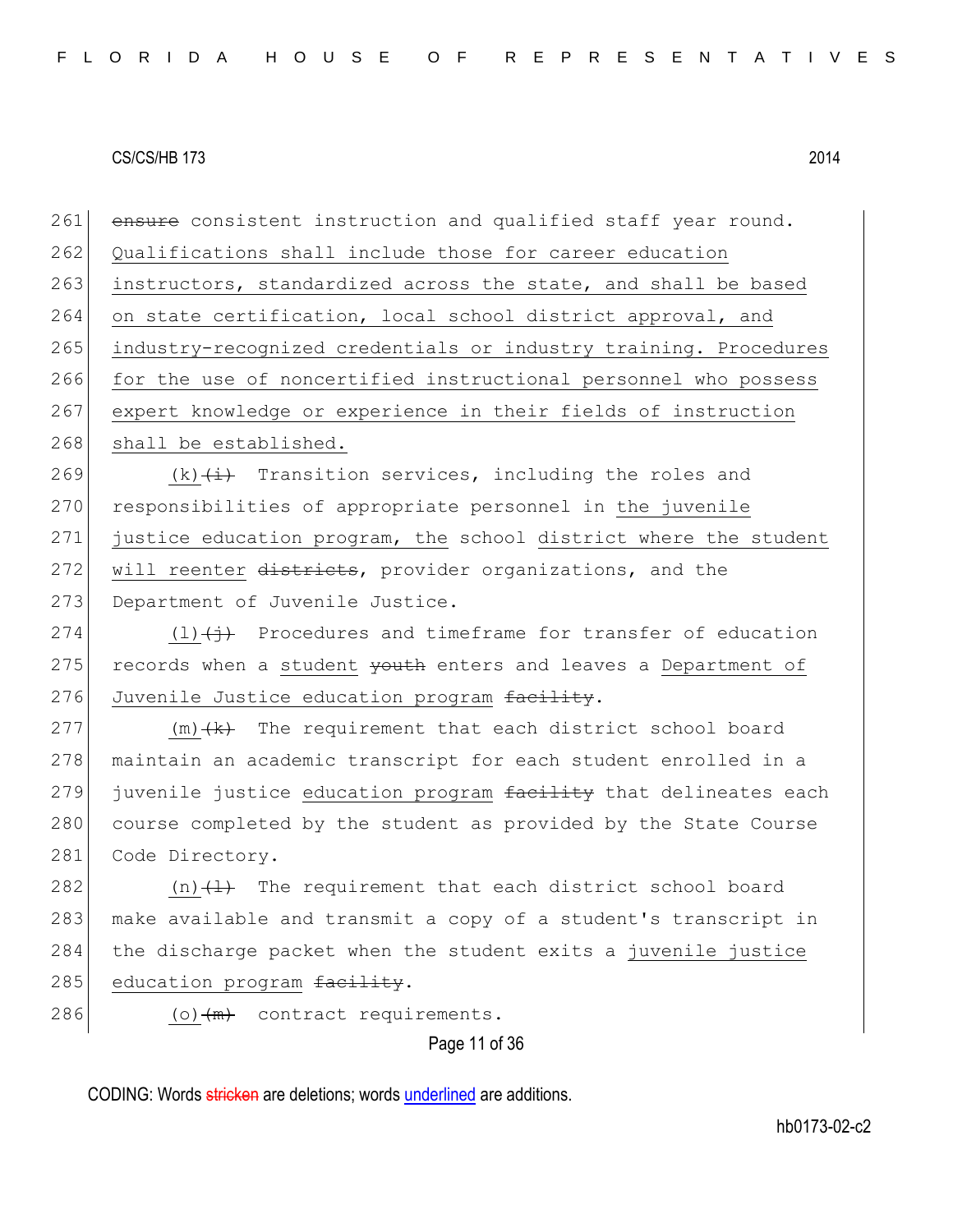287 (p) $(n)$  Performance expectations for providers and district 288 school boards, including student performance measures by type of 289 program, education program performance ratings, school 290 improvement, and corrective action plans for low-performing 291 programs the provision of a progress monitoring plan as required  $292$  in s. 1008.25.

293  $(q)$  (q) (o) The role and responsibility of the district school 294 board in securing workforce development funds.

 $(r)$  (r)  $(p)$  A series of graduated sanctions for district school boards whose educational programs in Department of Juvenile 297 Justice programs facilities are considered to be unsatisfactory and for instances in which district school boards fail to meet standards prescribed by law, rule, or State Board of Education policy. These sanctions shall include the option of requiring a district school board to contract with a provider or another district school board if the educational program at the Department of Juvenile Justice program is performing below 304 minimum standards facility has failed a quality assurance review and, after 6 months, is still performing below minimum standards.

307 (s) Curriculum, guidance counseling, transition, and 308 education services expectations, including curriculum 309 flexibility for detention centers operated by the Department of 310 Juvenile Justice.  $311$  (t) $\left(\frac{q}{q}\right)$  Other aspects of program operations.

Page 12 of 36 312 (3) The Department of Education in partnership with the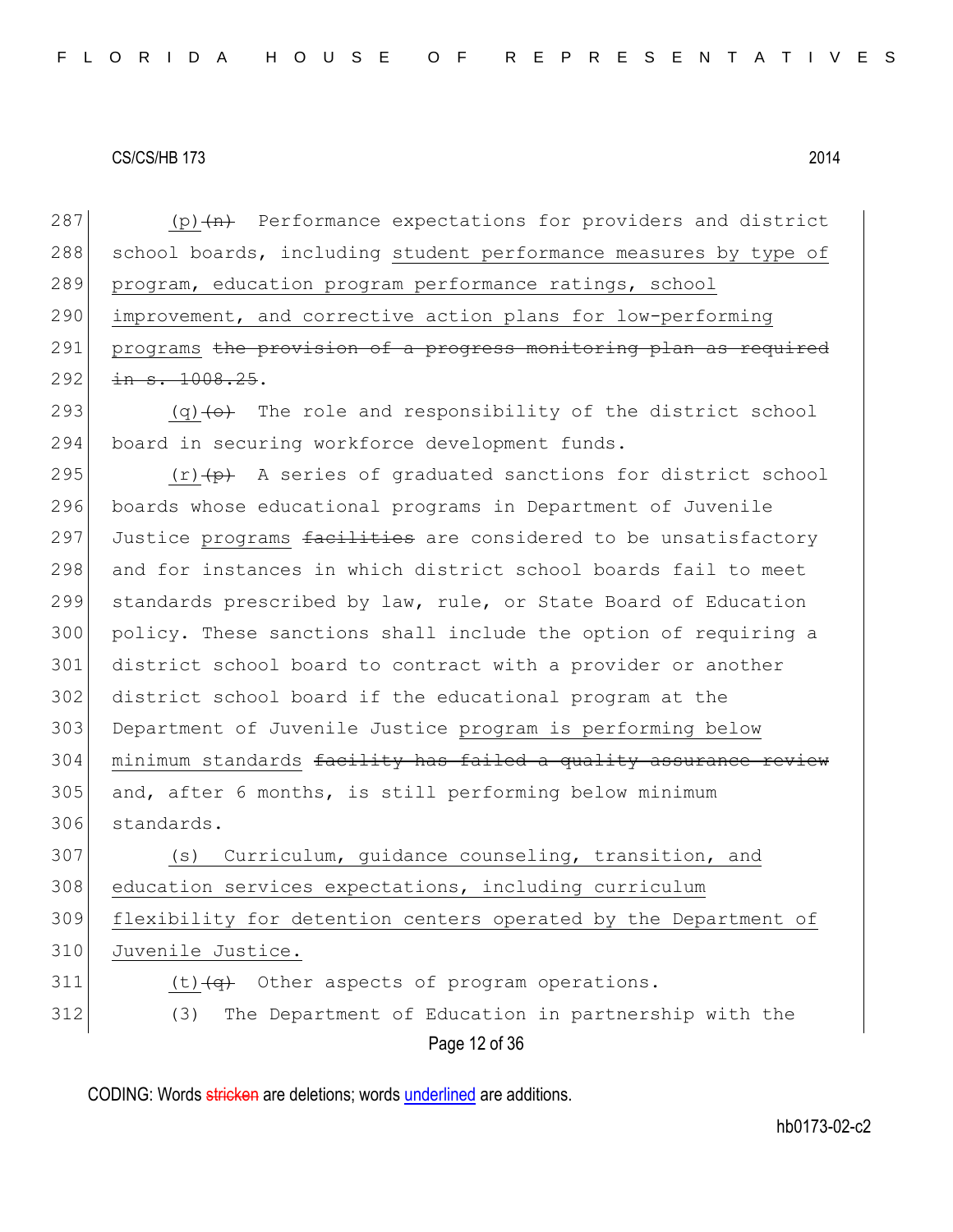313 Department of Juvenile Justice, the district school boards, and 314 providers shall:

315 (a) Develop and implement requirements for contracts and 316 cooperative agreements regarding Maintain model contracts for 317 the delivery of appropriate education services to students youth 318 in Department of Juvenile Justice programs to be used for the 319 development of future contracts. The minimum contract 320 requirements shall include, but are not limited to, payment 321 structure and amounts; access to district services; contract 322 management provisions; data reporting requirements, including 323 reporting of full-time equivalent student membership; 324 administration of federal programs such as Title I, exceptional 325 student education, and the Carl D. Perkins Career and Technical 326 Education Act of 2006; and model contracts shall reflect the  $327$  policy and standards included in subsection (2). The Department 328 of Education shall ensure that appropriate district school board 329 personnel are trained and held accountable for the management 330 and monitoring of contracts for education programs for youth in 331 juvenile justice residential and nonresidential facilities.

332 (b) Develop and implement Maintain model procedures for 333 transitioning students youth into and out of Department of 334 Juvenile Justice education programs. These procedures shall 335 reflect the policy and standards adopted pursuant to subsection 336 (2).

Page 13 of 36 337 (c) Maintain standardized required content of education 338 records to be included as part of a student's youth's commitment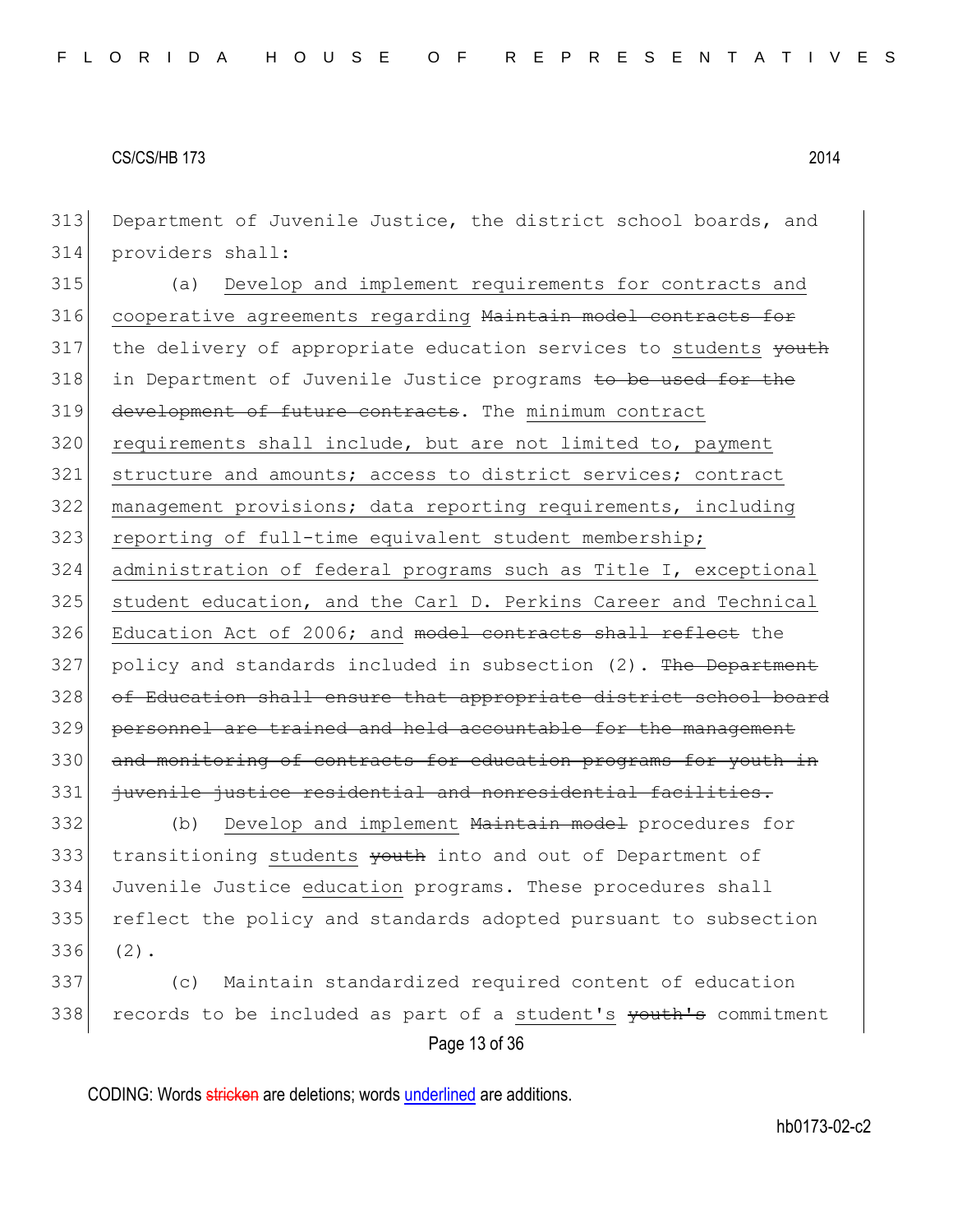| 339 | record and procedures for securing the student's records. The    |
|-----|------------------------------------------------------------------|
| 340 | education records These requirements shall reflect the policy    |
| 341 | and standards adopted pursuant to subsection (2) and shall       |
| 342 | include, but not be limited to, the following:                   |
| 343 | A copy of the student's individual educational plan.<br>1.       |
| 344 | A copy of the student's individualized progress<br>2.            |
| 345 | monitoring plan.                                                 |
| 346 | 3. A copy of the student's individualized transition plan.       |
| 347 | 4.2. Data on student performance on assessments taken            |
| 348 | according to s. 1008.22.                                         |
| 349 | 5.3. A copy of the student's permanent cumulative record.        |
| 350 | A copy of the student's academic transcript.<br>$6.4-$           |
| 351 | 7.5. A portfolio reflecting the student's youth's academic       |
| 352 | and career and technical accomplishments, when age appropriate,  |
| 353 | while in the Department of Juvenile Justice program.             |
| 354 | Establish Maintain model procedures for securing the<br>(d)      |
| 355 | education record and the roles and responsibilities of the       |
| 356 | juvenile probation officer and others involved in the withdrawal |
| 357 | of the student from school and assignment to a juvenile justice  |
| 358 | education program commitment or detention facility. District     |
| 359 | school boards shall respond to requests for student education    |
| 360 | records received from another district school board or a         |
| 361 | juvenile justice facility within 5 working days after receiving  |
| 362 | the request.                                                     |
| 363 | Each The Department of Education shall ensure that<br>(4)        |
| 364 | district school board shall: boards                              |
|     | Page 14 of 36                                                    |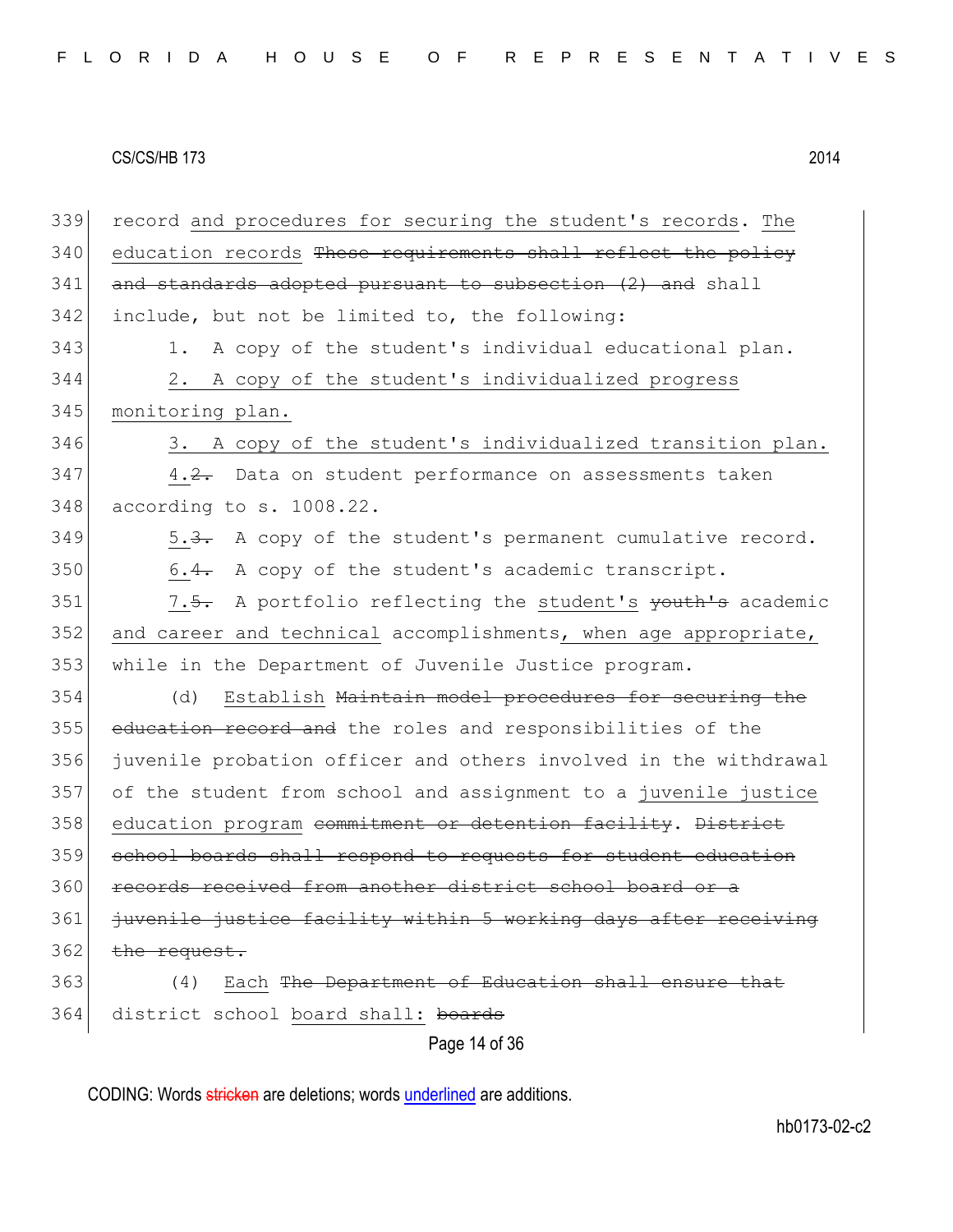Page 15 of 36 365 (a) Notify students in juvenile justice education programs 366 residential or nonresidential facilities who attain the age of 367 16 years of the provisions of law regarding compulsory school 368 attendance and make available the option of enrolling in a 369 program to attain a Florida high school diploma by taking the 370 high school equivalency examination before General Educational 371 Development test prior to release from the program facility. The 372 Department of Education shall assist juvenile justice education 373 programs with becoming high school equivalency examination 374 centers District school boards or Florida College System 375 institutions, or both, shall waive GED testing fees for youth in 376 Department of Juvenile Justice residential programs and shall, 377 upon request, designate schools operating for the purpose of 378 providing educational services to youth in Department of 379 Juvenile Justice programs as GED testing centers, subject to GED 380 testing center requirements. The administrative fees for the 381 General Educational Development test required by the Department 382 of Education are the responsibility of district school boards 383 and may be required of providers by contractual agreement. 384 (b) Respond to requests for student education records 385 received from another district school board or a juvenile 386 justice education program within 5 working days after receiving 387 the request. 388 (c) Provide access to courses offered pursuant to ss. 389 1002.37, 1002.45, and 1003.498. School districts and providers 390 may enter into cooperative agreements for the provision of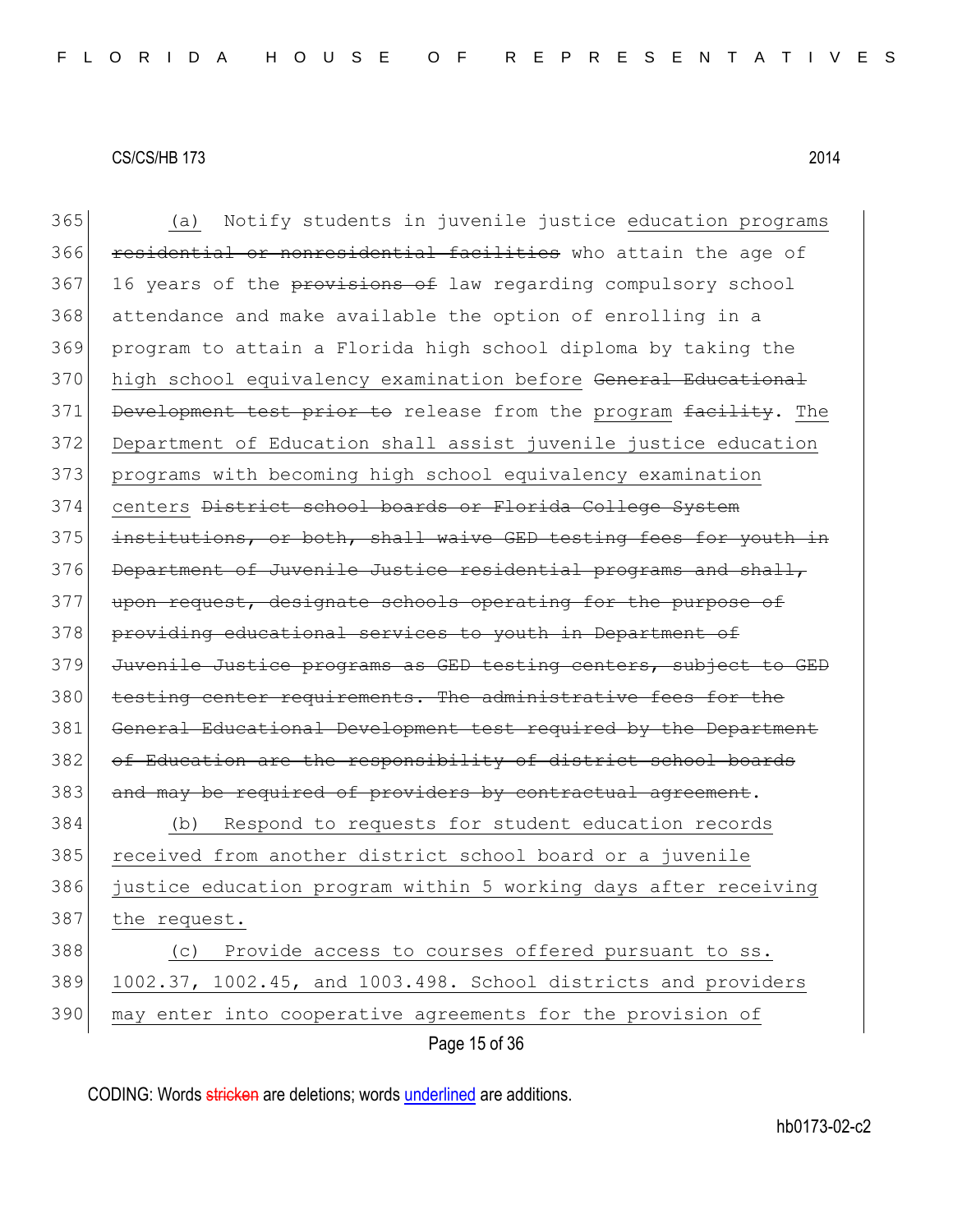Page 16 of 36 391 curriculum associated with courses offered pursuant to s. 392 1003.498 to enable providers to offer such courses. 393 (d) Complete the assessment process required by subsection  $394$  (2). 395 (e) Monitor compliance with contracts for education 396 programs for students in juvenile justice prevention, day 397 treatment, residential, and detention programs. 398 (5) The Department of Education shall establish and 399 operate, either directly or indirectly through a contract, a 400 mechanism to provide accountability measures that annually 401 assesses and evaluates all juvenile justice education programs 402 using student performance data and program performance ratings 403 by type of program quality assurance reviews of all juvenile 404 justice education programs and shall provide technical 405 assistance and related research to district school boards and 406 juvenile justice education providers on how to establish, 407 develop, and operate educational programs that exceed the 408 minimum quality assurance standards. The Department of 409 Education, with input from the Department of Juvenile Justice, 410 school districts, and education providers shall develop annual 411 recommendations for system and school improvement. 412 Section 4. Section 1003.52, Florida Statutes, is amended 413 to read: 414 1003.52 Educational services in Department of Juvenile 415 Justice programs.- $416$  (1) The Legislature finds that education is the single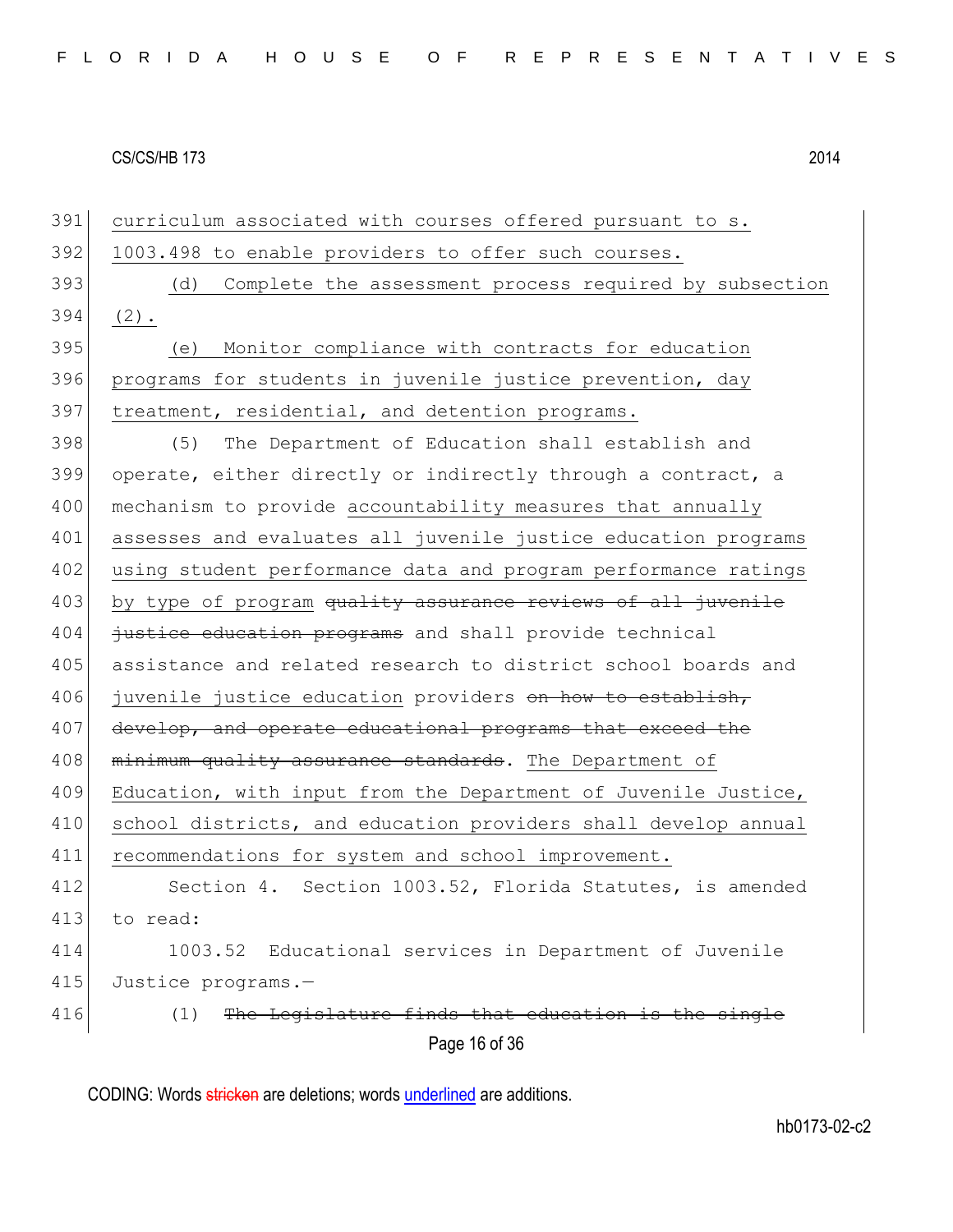417 most important factor in the rehabilitation of adjudicated 418 delinquent youth in the custody of Department of Juvenile 419 Justice programs. It is the goal of the Legislature that youth 420 in the juvenile justice system continue to be allowed the 421 opportunity to obtain a high quality education. The Department 422 of Education shall serve as the lead agency for juvenile justice 423 education programs, curriculum, support services, and resources. 424 To this end, the Department of Education and the Department of 425 Juvenile Justice shall each designate a Coordinator for Juvenile 426 Justice Education Programs to serve as the point of contact for 427 resolving issues not addressed by district school boards and to 428 provide each department's participation in the following 429 activities:

430 (a) Training, collaborating, and coordinating with  $the$ 431 Department of Juvenile Justice, district school boards, local 432 workforce boards and youth councils, educational contract 433 providers, and juvenile justice providers, whether state 434 operated or contracted.

435 (b) Collecting information on the academic, career 436 education, and transition performance of students in juvenile 437 justice programs and reporting on the results.

 (c) Developing academic and career education protocols that provide guidance to district school boards and juvenile justice education providers in all aspects of education programming, including records transfer and transition. 442 (d) Implementing a joint accountability, program

Page 17 of 36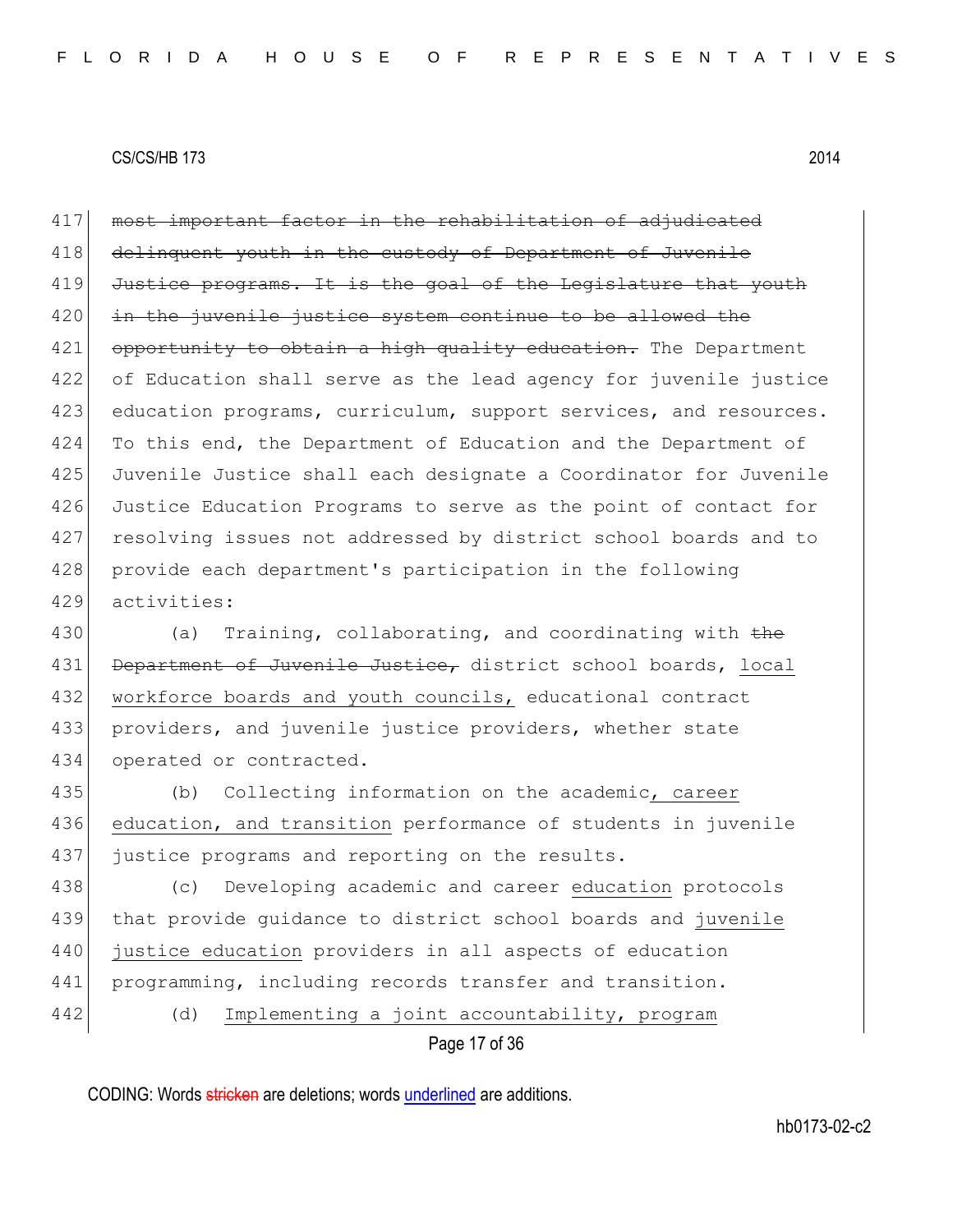443 performance, and program improvement process Prescribing the 444 roles of program personnel and interdepartmental distr 445 board or provider collaboration strategies.

446

447 Annually, a cooperative agreement and plan for juvenile justice 448 education service enhancement shall be developed between the 449 Department of Juvenile Justice and the Department of Education 450 and submitted to the Secretary of Juvenile Justice and the 451 Commissioner of Education by June 30. The plan shall include, at 452 a minimum, each agency's role regarding educational program 453 accountability, technical assistance, training, and coordination 454 of services.

455 (2) Students participating in Department of Juvenile 456 Justice programs pursuant to chapter 985 which are sponsored by 457 a community-based agency or are operated or contracted for by 458 the Department of Juvenile Justice shall receive education 459 educational programs according to rules of the State Board of 460 Education. These students shall be eligible for services 461 afforded to students enrolled in programs pursuant to s. 1003.53 462 and all corresponding State Board of Education rules.

Page 18 of 36 463 (3) The district school board of the county in which the 464 juvenile justice education prevention, day treatment, 465 residential, or detention program residential or nonresidential 466 care facility or juvenile assessment facility is located shall 467 provide or contract for appropriate educational assessments and 468 an appropriate program of instruction and special education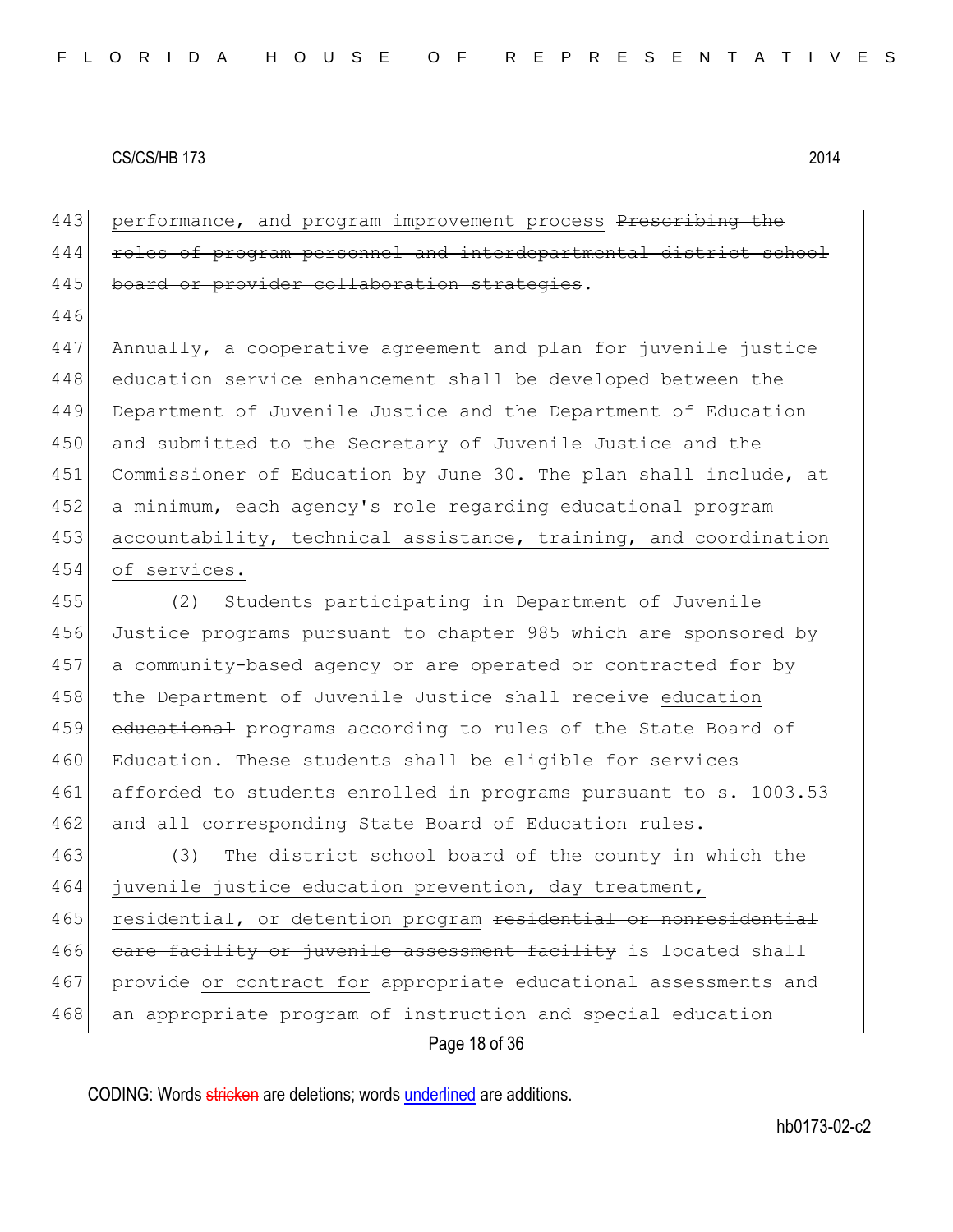469 services.

470 (a) The district school board shall make provisions for 471 each student to participate in basic, career education, and 472 exceptional student programs as appropriate. Students served in 473 Department of Juvenile Justice programs shall have access to the 474 appropriate courses and instruction to prepare them for the high 475 school equivalency examination GED test. Students participating 476 in high school equivalency examination GED preparation programs 477 shall be funded at the basic program cost factor for Department 478 of Juvenile Justice programs in the Florida Education Finance 479 Program. Each program shall be conducted according to applicable 480 law providing for the operation of public schools and rules of 481 the State Board of Education. School districts shall provide the 482 high school equivalency examination GED exit option for all 483 juvenile justice programs.

Page 19 of 36 484 (b) By October 1, 2004, The Department of Education, with 485 the assistance of the school districts and juvenile justice 486 education providers, shall select a common student assessment 487 instrument and protocol for measuring student learning gains and 488 student progression while a student is in a juvenile justice 489 education program. The Department of Education and Department of 490 Juvenile Justice shall jointly review the effectiveness of this 491 assessment and implement changes as necessary. The assessment 492 instrument and protocol must be implemented in all juvenile 493 <del>justice education programs in this state by January 1, 2005.</del> 494 (4) Educational services shall be provided at times of the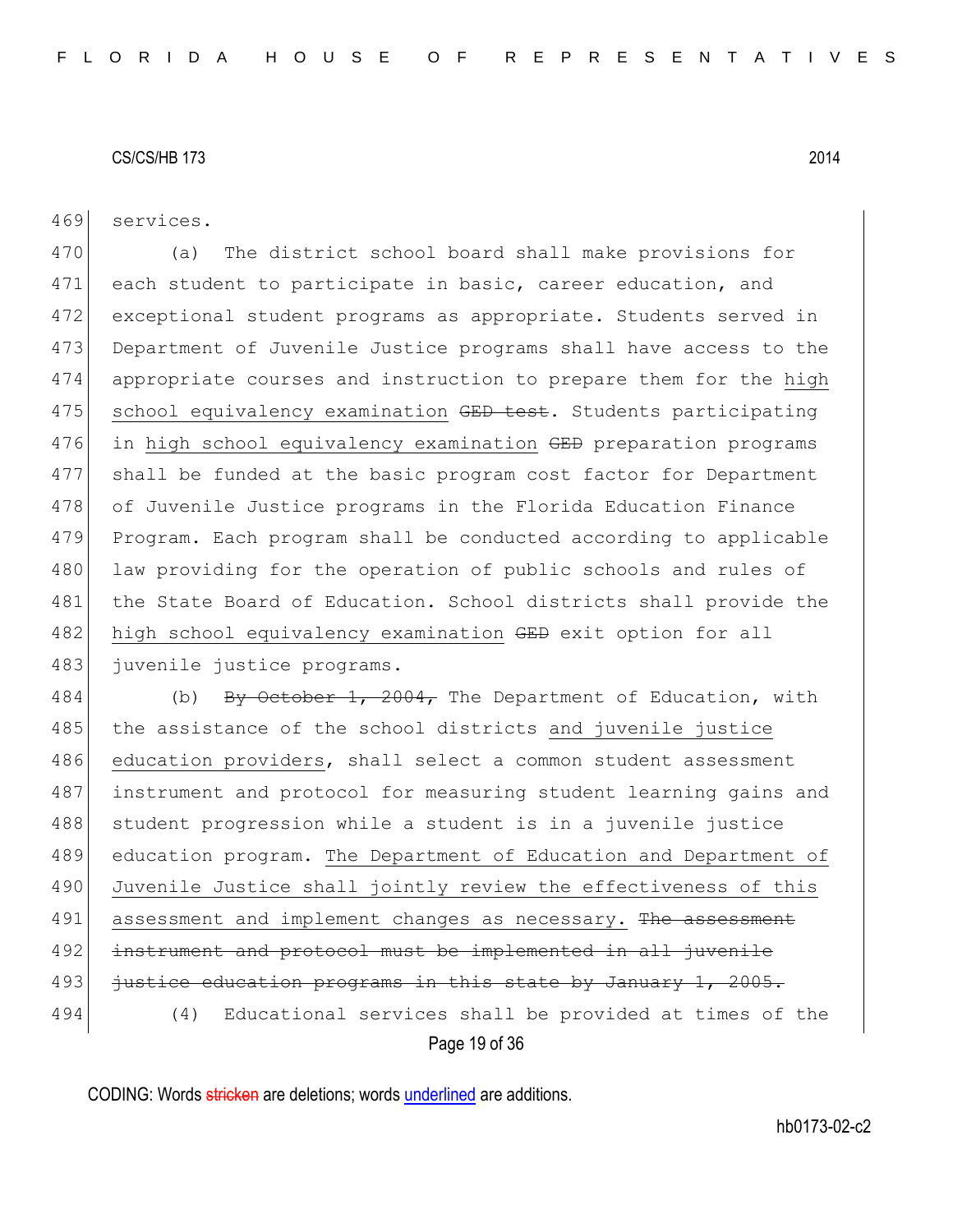495 day most appropriate for the juvenile justice program. School 496 programming in juvenile justice detention, prevention, day 497 treatment, and residential commitment, and rehabilitation 498 programs shall be made available by the local school district 499 during the juvenile justice school year, as provided defined in  $500$  s.  $1003.01(11)$ . In addition, students in juvenile justice 501 education programs shall have access to courses offered pursuant 502 to ss. 1002.37, 1002.45, and 1003.498 Florida Virtual School 503 courses. The Department of Education and the school districts 504 shall adopt policies necessary to provide ensure such access.

Page 20 of 36 505 (5) The educational program shall provide instruction 506 based on each student's individualized transition plan, assessed 507 educational needs, and the education programs available in the 508 school district in which the student will return. Depending on 509 the student's needs, educational programming may consist of 510 remedial courses, consist of appropriate basic academic courses 511 required for grade advancement, career education courses, high 512 school equivalency examination preparation, or exceptional 513 student education curricula and related services which support  $514$  the transition treatment goals and reentry and which may lead to 515 completion of the requirements for receipt of a high school 516 diploma or its equivalent. Prevention and day treatment juvenile 517 justice education programs, at a minimum, shall provide career 518 readiness and exploration opportunities as well as truancy and 519 dropout prevention intervention services. Residential juvenile 520 justice education programs with a contracted minimum length of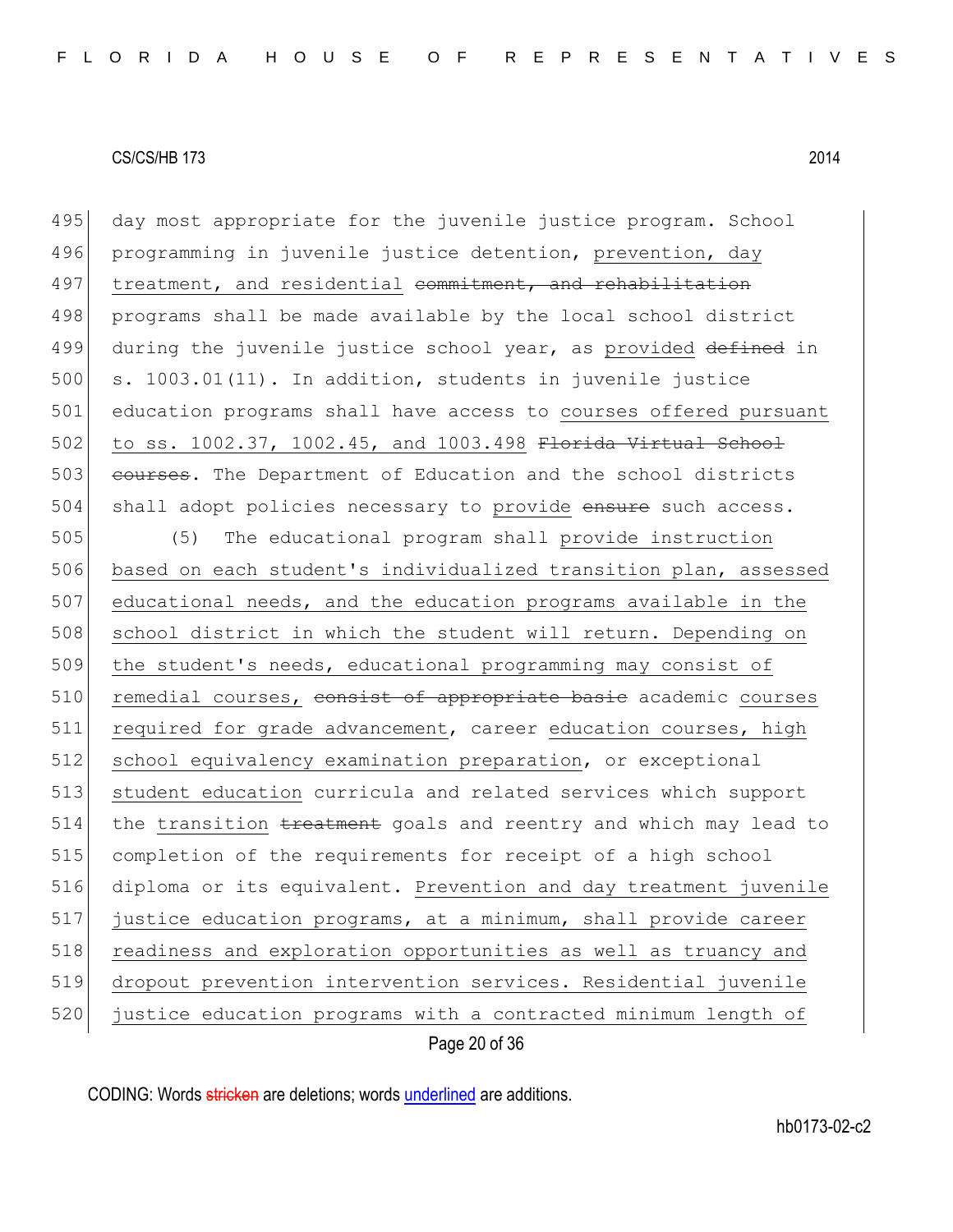521 stay of 9 months shall provide career education courses that 522 lead to preapprentice certifications, industry certifications, 523 occupational completion points, or work-related certifications. 524 Residential programs with contracted lengths of stay of less 525 | than 9 months may provide career education courses that lead to 526 preapprentice certifications, industry certifications, 527 occupational completion points, or work-related certifications. 528 If the duration of a program is less than 40 days, the 529 educational component may be limited to tutorial remediation 530 activities, and career employability skills instruction, 531 education counseling, and transition services that prepare 532 students for a return to school, the community, and their home 533 settings based on the students' needs.

Page 21 of 36 534 (6) Participation in the program by students of compulsory 535 school-attendance age as provided for in s. 1003.21 shall be 536 mandatory. All students of noncompulsory school-attendance age 537 who have not received a high school diploma or its equivalent 538 shall participate in the educational program, unless the student 539 files a formal declaration of his or her intent to terminate 540 school enrollment as described in s. 1003.21 and is afforded the 541 opportunity to take the general educational development test and 542 attain a Florida high school diploma before prior to release 543 from a juvenile justice education program facility. A student 544 <del>youth</del> who has received a high school diploma or its equivalent 545 and is not employed shall participate in workforce development 546 or other career <del>or technical</del> education or Florida College System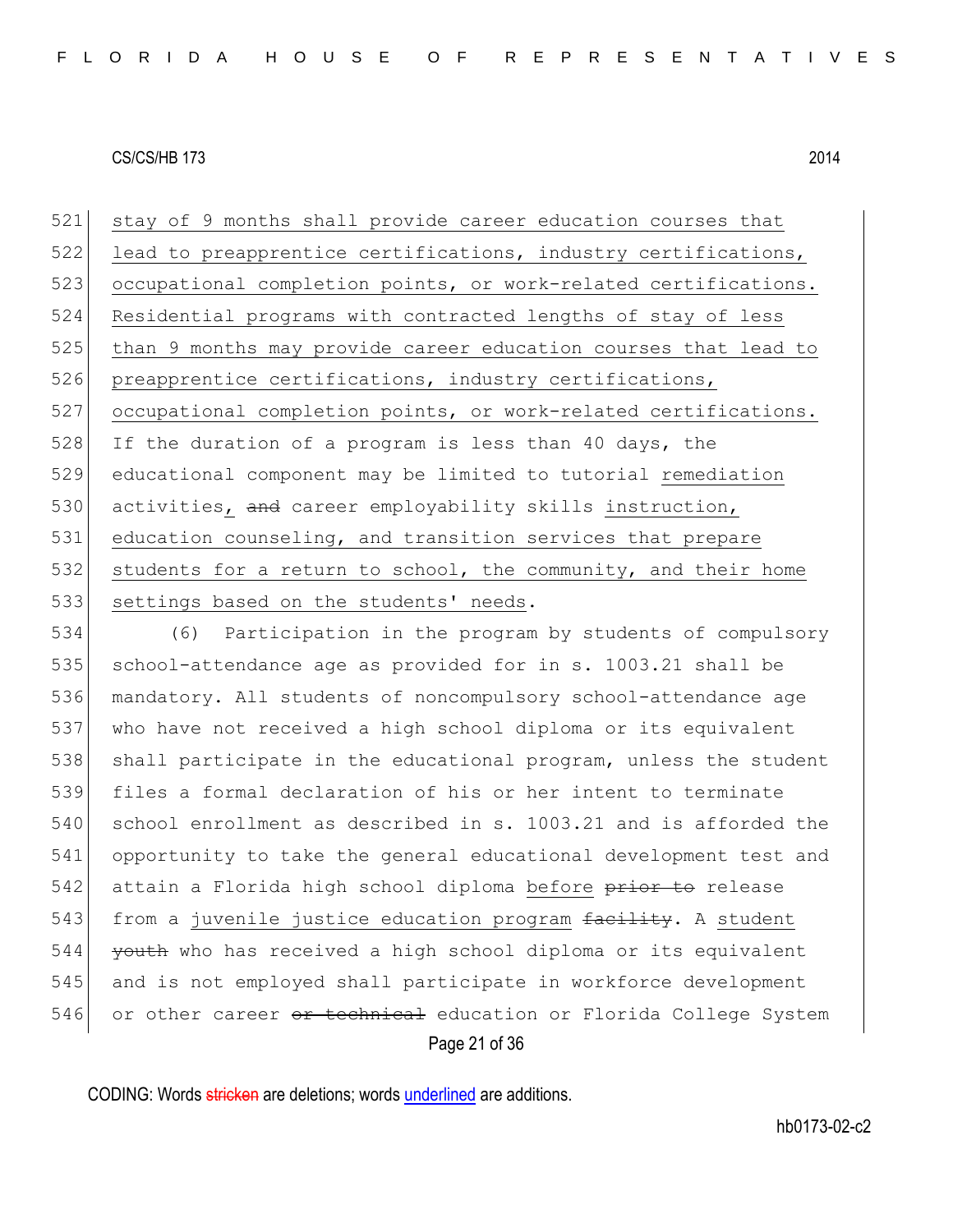547 institution or university courses while in the program, subject 548 to available funding.

549 (7) An individualized A progress monitoring plan shall be 550 developed for all students not classified as exceptional 551 education students upon entry in a juvenile justice education 552 program and upon reentry in the school district who score below 553 the level specified in district school board policy in reading, 554 writing, and mathematics or below the level specified by the 555 Commissioner of Education on statewide assessments as required 556 by  $s. 1008.25$ . These plans shall address academic, literacy, and 557 career and technical  $\frac{1}{100}$  skills and shall include provisions 558 for intensive remedial instruction in the areas of weakness.

 (8) Each district school board shall maintain an academic 560 record for each student enrolled in a juvenile justice program 561 facility as prescribed by s. 1003.51. Such record shall delineate each course completed by the student according to 563 procedures in the State Course Code Directory. The district school board shall include a copy of a student's academic record in the discharge packet when the student exits the program  $\frac{f_{\text{acility.}}}{f}$ 

567 (9) Each The Department of Education shall ensure that all 568 district school board shall boards make provisions for high 569 school level students vouth to earn credits toward high school 570 graduation while in residential and nonresidential juvenile 571 justice programs facilities. Provisions must be made for the 572 transfer of credits and partial credits earned.

Page 22 of 36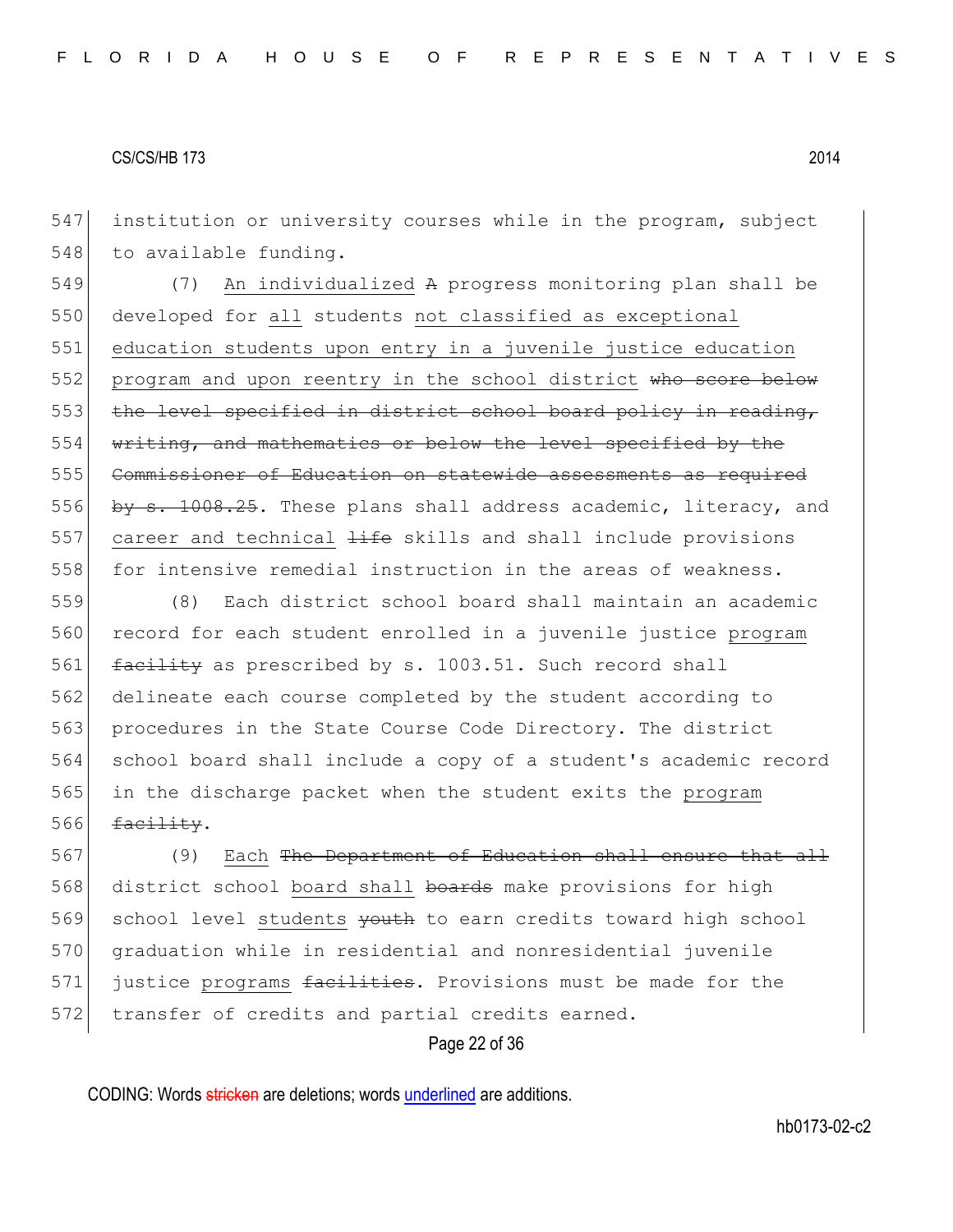| 573 | (10) School districts and juvenile justice education             |
|-----|------------------------------------------------------------------|
| 574 | providers shall develop individualized transition plans during   |
| 575 | the course of a student's stay in a juvenile justice education   |
| 576 | program to coordinate academic, career and technical, and        |
| 577 | secondary and postsecondary services that assist the student in  |
| 578 | successful community reintegration upon release. Development of  |
| 579 | the transition plan shall be a collaboration of the personnel in |
| 580 | the juvenile justice education program, reentry personnel,       |
| 581 | personnel from the school district where the student will        |
| 582 | return, the student, the student's family, and Department of     |
| 583 | Juvenile Justice personnel for committed students.               |
| 584 | (a) Transition planning must begin upon a student's              |
| 585 | placement in the program. The transition plan must include, at a |
| 586 | minimum:                                                         |
| 587 | Services and interventions that address the student's<br>1.      |
| 588 | assessed educational needs and postrelease education plans.      |
| 589 | 2. Services to be provided during the program stay and           |
| 590 | services to be implemented upon release, including, but not      |
| 591 | limited to, continuing education in secondary school, career and |
| 592 | technical programs, postsecondary education, or employment,      |
| 593 | based on the student's needs.                                    |
| 594 | 3. Specific monitoring responsibilities to determine             |
| 595 | whether the individualized transition plan is being implemented  |
| 596 | and the student is provided access to support services that will |
| 597 | sustain the student's success by individuals who are responsible |
| 598 | for the reintegration and coordination of these activities.      |
|     | Page 23 of 36                                                    |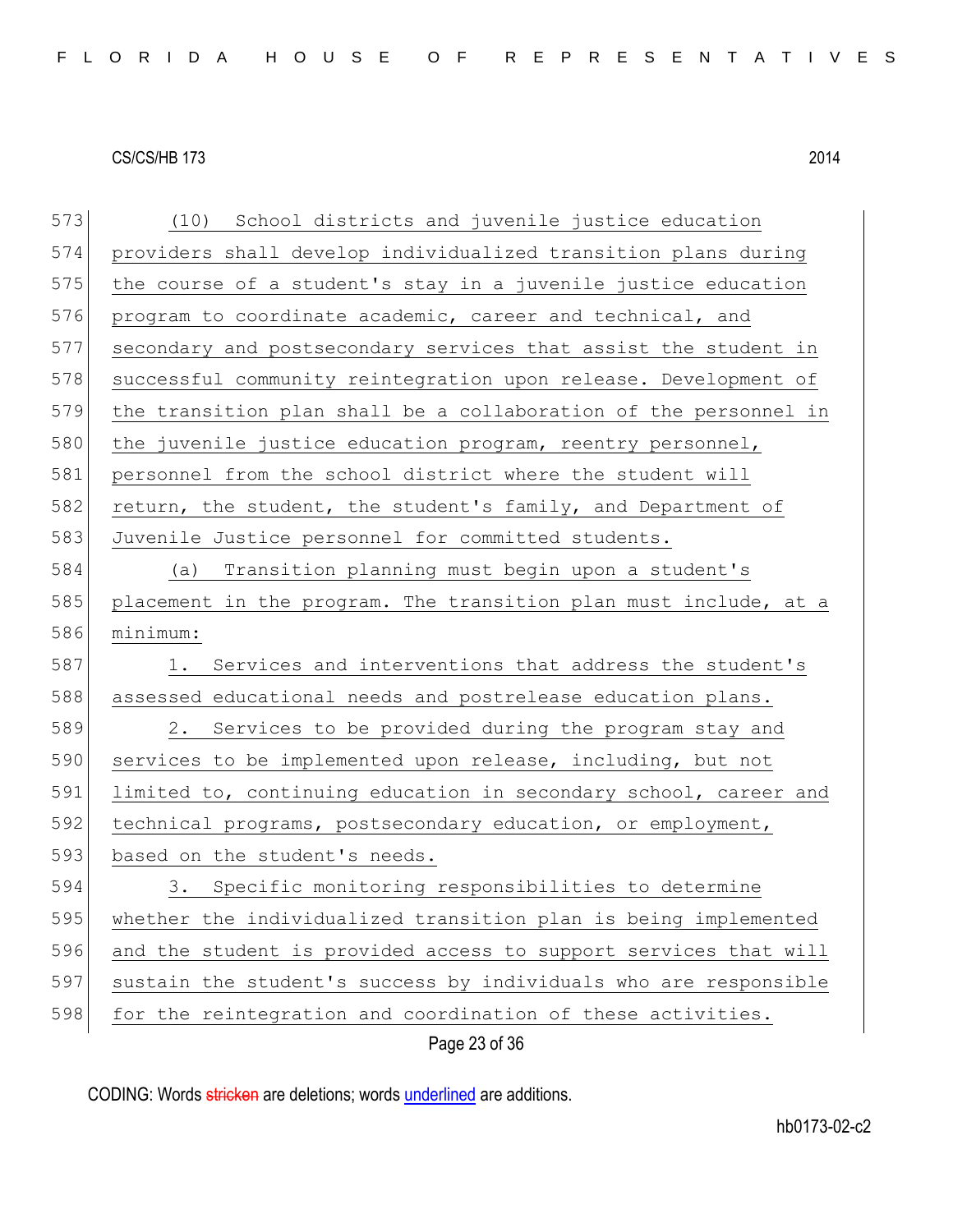| 599 | For the purpose of transition planning and reentry<br>(b)        |
|-----|------------------------------------------------------------------|
| 600 | services, representatives from the school district and the one   |
| 601 | stop center where the student will return shall participate as   |
| 602 | members of the local Department of Juvenile Justice reentry      |
| 603 | teams. The school district, upon return of a student from a      |
| 604 | juvenile justice education program, must consider the individual |
| 605 | needs and circumstances of the student and the transition plan   |
| 606 | recommendations when reenrolling a student in a public school. A |
| 607 | local school district may not maintain a standardized policy for |
| 608 | all students returning from a juvenile justice program but place |
| 609 | students based on their needs and their performance in the       |
| 610 | program.                                                         |
| 611 | The Department of Education and the Department of<br>(C)         |
| 612 | Juvenile Justice shall provide oversight and guidance to school  |
| 613 | districts, education providers, and reentry personnel on how to  |
| 614 | implement effective educational transition planning and          |
| 615 | services.                                                        |
| 616 | $(11)$ $(10)$ The district school board shall recruit and train  |
| 617 | teachers who are interested, qualified, or experienced in        |
| 618 | educating students in juvenile justice programs. Students in     |
| 619 | juvenile justice programs shall be provided a wide range of      |
| 620 | education educational programs and opportunities including       |
| 621 | textbooks, technology, instructional support, and other          |
| 622 | resources commensurate with resources provided available to      |
| 623 | students in public schools, including textbooks and access to    |
| 624 | technology. If the district school board operates a juvenile     |
|     | Page 24 of 36                                                    |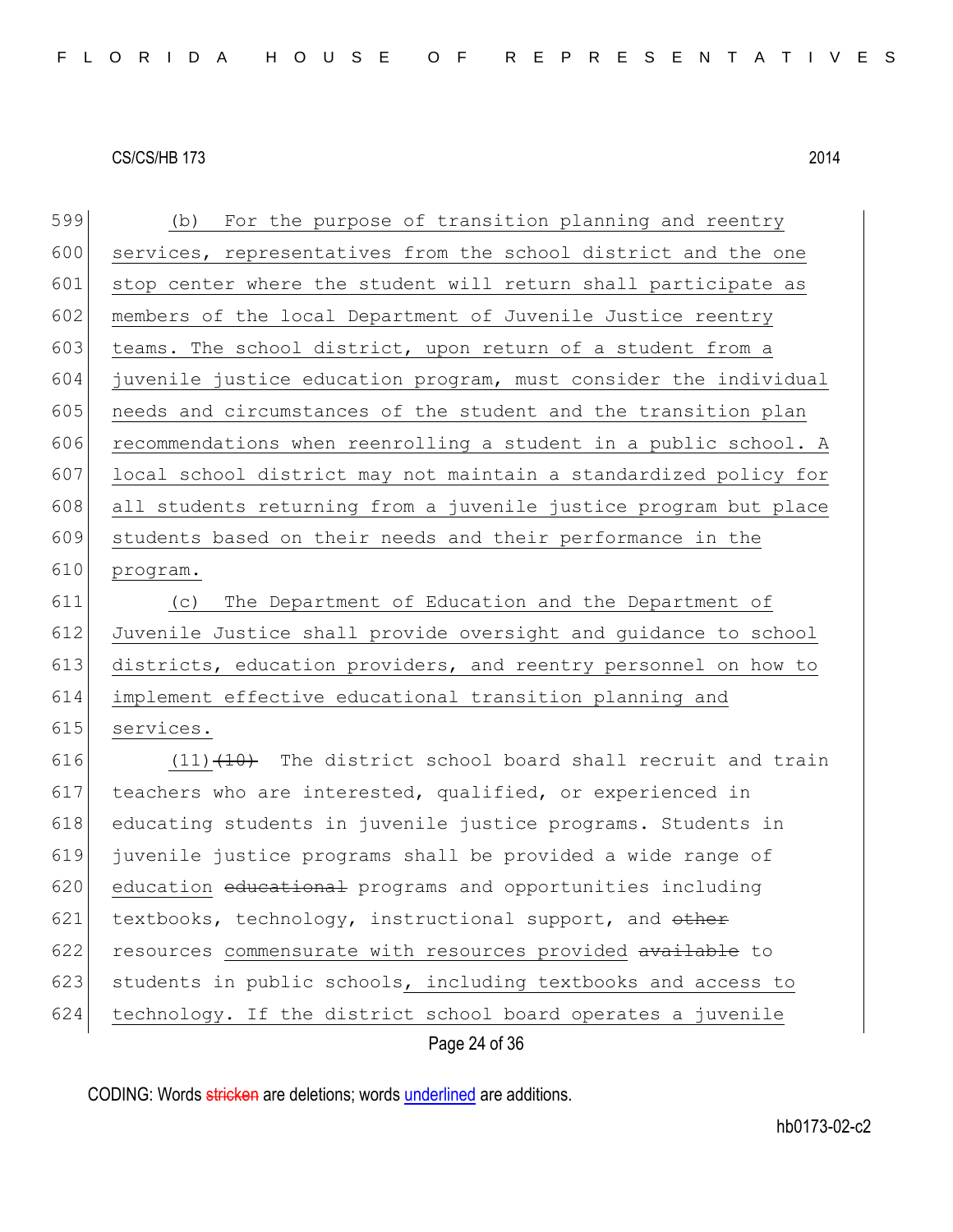625 justice education program at a juvenile justice facility, the 626 district school board, in consultation with the director of the 627 juvenile justice facility, shall select the instructional 628 personnel assigned to that program. The Secretary of Juvenile 629 Justice or the director of a juvenile justice program may 630 request that the performance of a teacher assigned by the 631 district to a juvenile justice education program be reviewed by 632 the district and that the teacher be reassigned based upon an 633 evaluation conducted pursuant to s. 1012.34 or for inappropriate 634 behavior Teachers assigned to educational programs in juvenile  $635$  justice settings in which the district school board operates the 636 educational program shall be selected by the district school 637 board in consultation with the director of the juvenile justice 638 facility. Educational programs in Juvenile justice education 639 programs facilities shall have access to the substitute teacher  $640$  pool used utilized by the district school board.

641 (12) $(11)$  District school boards may contract with a 642 private provider for the provision of education educational 643 programs to students youths placed with the Department of 644 Juvenile Justice and shall generate local, state, and federal 645  $\vert$  funding, including funding through the Florida Education Finance 646 Program for such students. The district school board's planning 647 and budgeting process shall include the needs of Department of 648 Juvenile Justice programs in the district school board's plan 649 for expenditures for state categorical and federal funds. 650 (13) $\frac{12}{12}$  (a) Funding for eligible students enrolled in

Page 25 of 36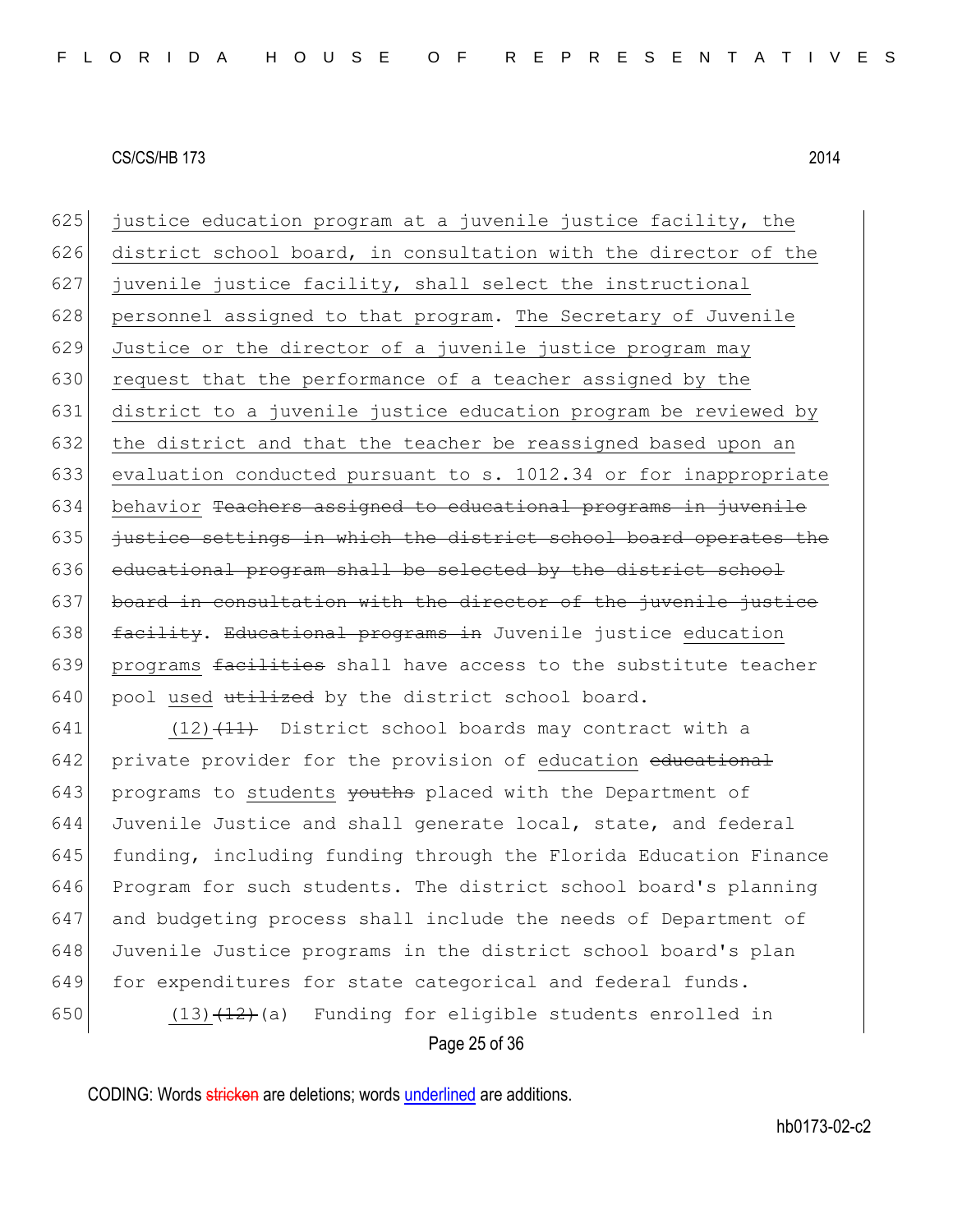651 juvenile justice education programs shall be provided through 652 the Florida Education Finance Program as provided in s. 1011.62 653 and the General Appropriations Act. Funding shall include, at a 654 minimum:

655 1. Weighted program funding or the basic amount for 656 current operation multiplied by the district cost differential 657 as provided in s. 1011.62(1)(s) and (2);

658 2. The supplemental allocation for juvenile justice 659 education as provided in s. 1011.62 $(10)$ ;

660 3. A proportionate share of the district's exceptional 661 student education quaranteed allocation, the supplemental 662 academic instruction allocation, and the instructional materials 663 allocation:

664 4. An amount equivalent to the proportionate share of the 665 state average potential discretionary local effort for 666 operations, which shall be determined as follows:

667 a. If the district levies the maximum discretionary local effort and the district's discretionary local effort per FTE is less than the state average potential discretionary local effort 670 per FTE, the proportionate share shall include both the discretionary local effort and the compression supplement per FTE. If the district's discretionary local effort per FTE is greater than the state average per FTE, the proportionate share shall be equal to the state average; or

675 b. If the district does not levy the maximum discretionary 676 local effort and the district's actual discretionary local

Page 26 of 36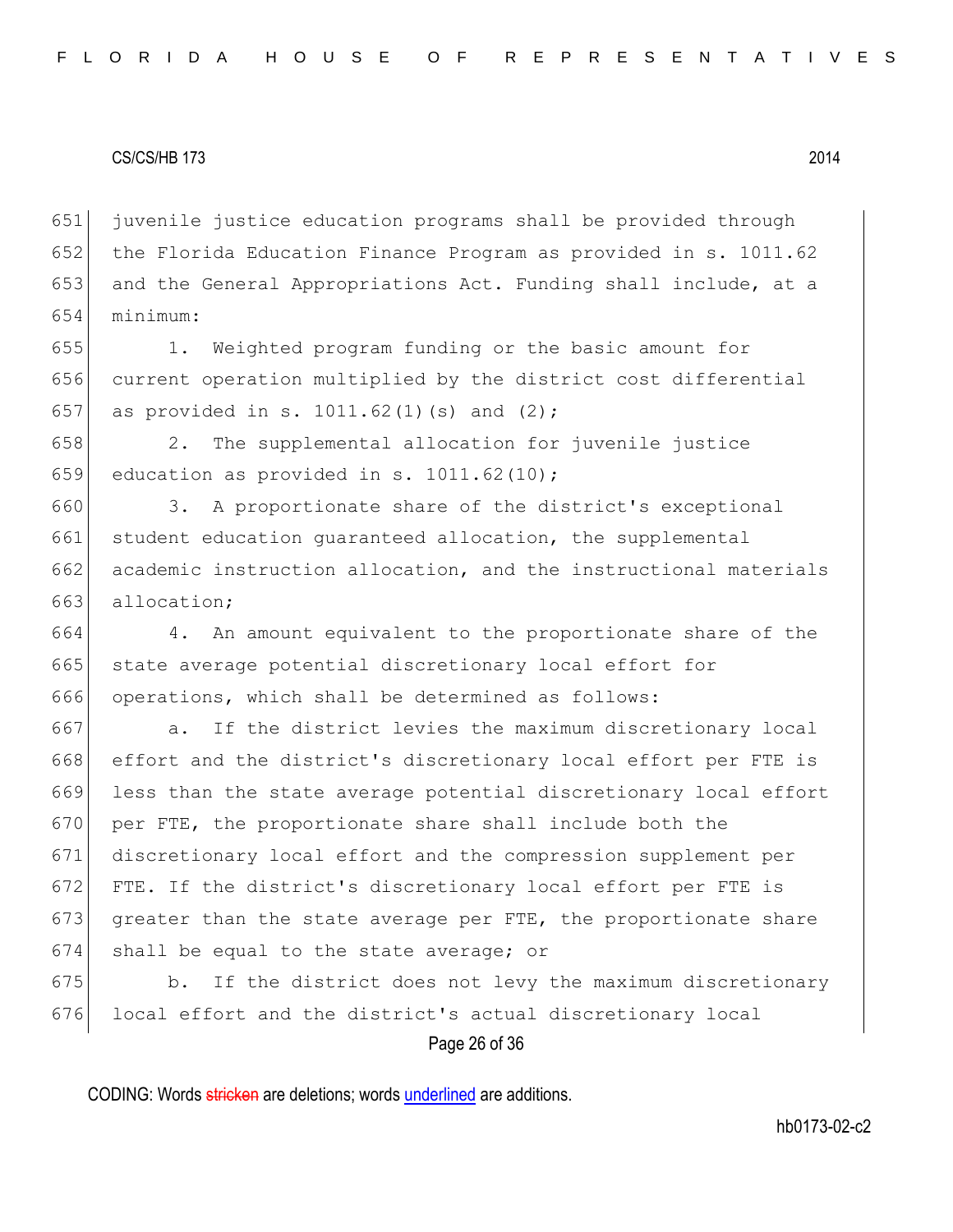677 effort per FTE is less than the state average potential 678 discretionary local effort per FTE, the proportionate share 679 shall be equal to the district's actual discretionary local 680 effort per FTE. If the district's actual discretionary local 681 effort per FTE is greater than the state average per FTE, the 682 proportionate share shall be equal to the state average 683 potential local effort per FTE; and

684 5. A proportionate share of the district's proration to 685 funds available, if necessary.

686 (b) Juvenile justice education educational programs to 687 receive the appropriate FEFP funding for Department of Juvenile 688 Justice programs shall include those operated through a contract 689 with the Department of Juvenile Justice and which are under 690 purview of the Department of Juvenile Justice quality assurance 691 standards for education.

692 (c) Consistent with the rules of the State Board of 693 Education, district school boards are required to request an 694 alternative FTE survey for Department of Juvenile Justice 695 programs experiencing fluctuations in student enrollment.

696 (d) FTE count periods shall be prescribed in rules of the 697 State Board of Education and shall be the same for programs of 698 the Department of Juvenile Justice as for other public school 699 programs. The summer school period for students in Department of 700 Juvenile Justice programs shall begin on the day immediately 701 following the end of the regular school year and end on the day 702 immediately preceding the subsequent regular school year.

Page 27 of 36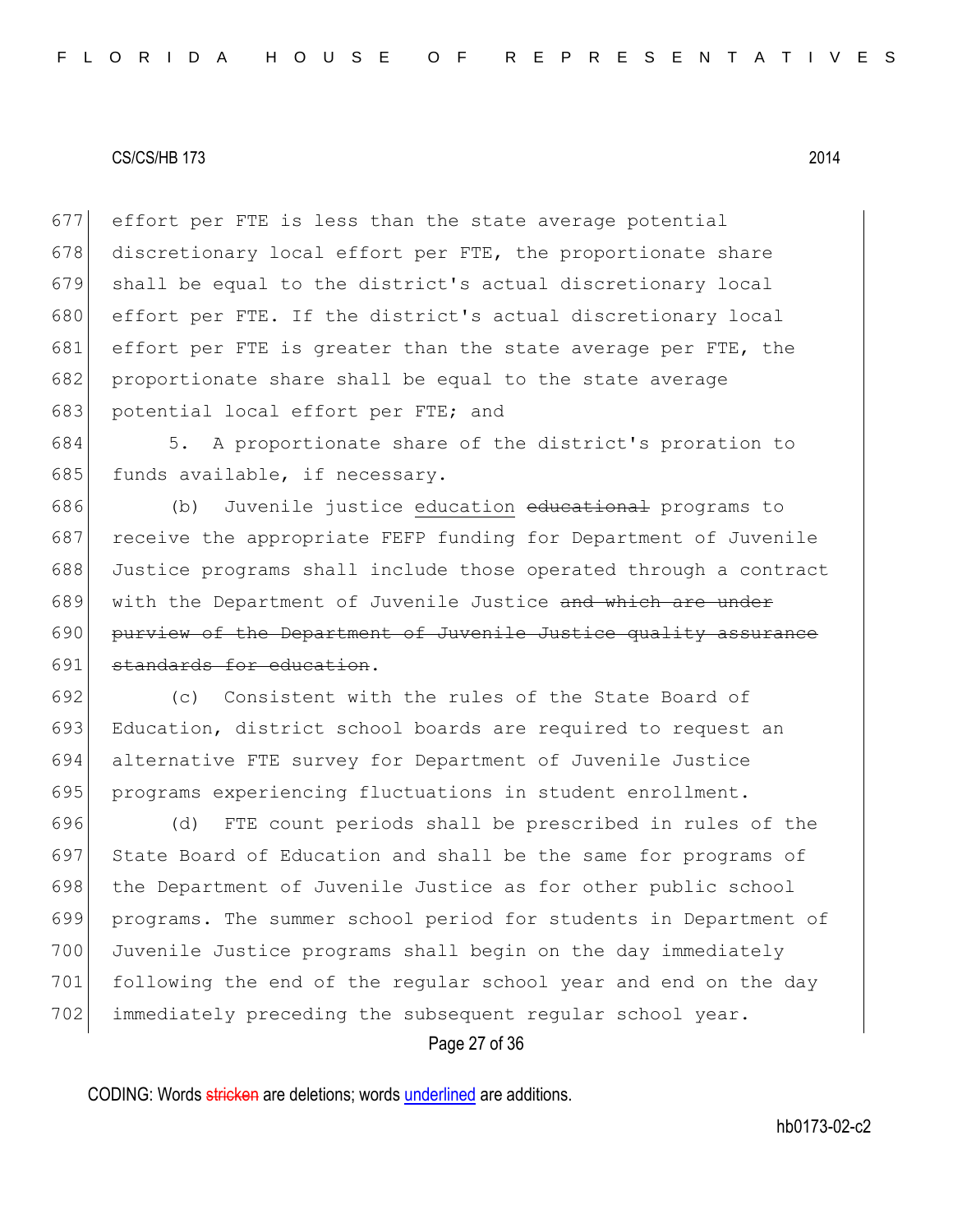Students shall be funded for no more than 25 hours per week of direct instruction.

 (e) Each juvenile justice education program must receive 706 all federal funds for which the program is eligible.

 (14) $\left(14\right)$  Each district school board shall negotiate a cooperative agreement with the Department of Juvenile Justice on 709 the delivery of educational services to students youths under the jurisdiction of the Department of Juvenile Justice. Such agreement must include, but is not limited to:

712 (a) Roles and responsibilities of each agency, including 713 the roles and responsibilities of contract providers.

 (b) Administrative issues including procedures for sharing information.

 (c) Allocation of resources including maximization of 717 local, state, and federal funding.

 (d) Procedures for educational evaluation for educational exceptionalities and special needs.

(e) Curriculum and delivery of instruction.

 (f) Classroom management procedures and attendance policies.

 (g) Procedures for provision of qualified instructional personnel, whether supplied by the district school board or 725 provided under contract by the provider, and for performance of duties while in a juvenile justice setting.

Page 28 of 36 (h) Provisions for improving skills in teaching and 728 working with students referred to juvenile justice programs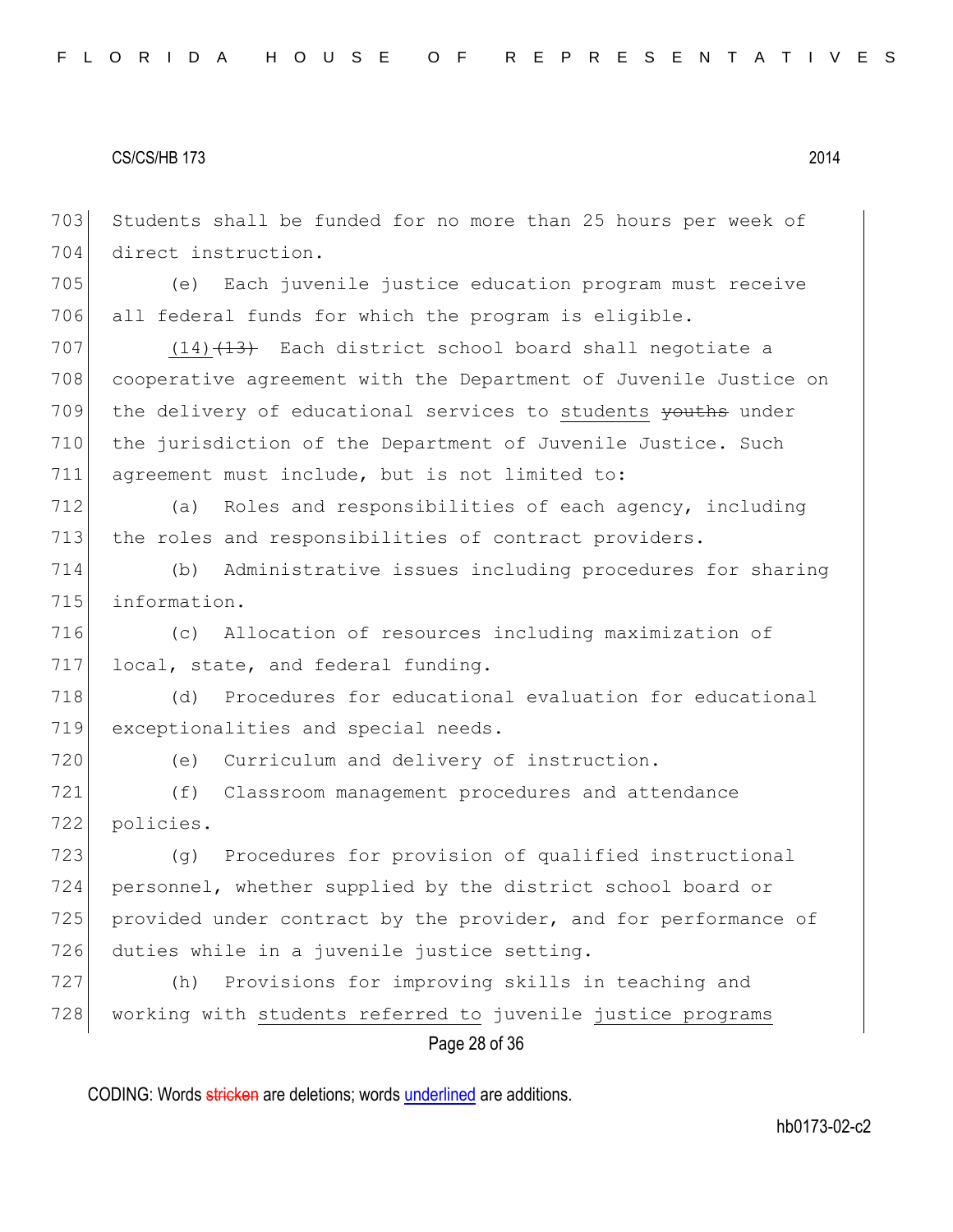| 729 | delinquents.                                                         |
|-----|----------------------------------------------------------------------|
| 730 | Transition plans for students moving into and out of<br>(i)          |
| 731 | juvenile programs facilities.                                        |
| 732 | Procedures and timelines for the timely documentation<br>$(\dagger)$ |
| 733 | of credits earned and transfer of student records.                   |
| 734 | Methods and procedures for dispute resolution.<br>(k)                |
| 735 | (1)<br>Provisions for ensuring the safety of education               |
| 736 | personnel and support for the agreed-upon education program.         |
| 737 | Strategies for correcting any deficiencies found<br>(m)              |
| 738 | through the accountability and evaluation system and student         |
| 739 | performance measures quality assurance process.                      |
| 740 | $(15)$ $(14)$ Nothing in this section or in a cooperative            |
| 741 | agreement requires shall be construed to require the district        |
| 742 | school board to provide more services than can be supported by       |
| 743 | the funds generated by students in the juvenile justice              |
| 744 | programs.                                                            |
| 745 | $(16)$ $(15)$ $(a)$ The Department of Education, in consultation     |
| 746 | with the Department of Juvenile Justice, district school boards,     |
| 747 | and providers, shall adopt rules establishing: establish             |
| 748 | Objective and measurable student performance measures<br>(a)         |
| 749 | to evaluate a student's educational progress while participating     |
| 750 | in a prevention, day treatment, or residential program. The          |
| 751 | student performance measures must be based on appropriate            |
| 752 | outcomes for all students in juvenile justice education              |
| 753 | programs, taking into consideration the student's length of stay     |
| 754 | in the program. Performance measures shall include outcomes that     |
|     | Page 29 of 36                                                        |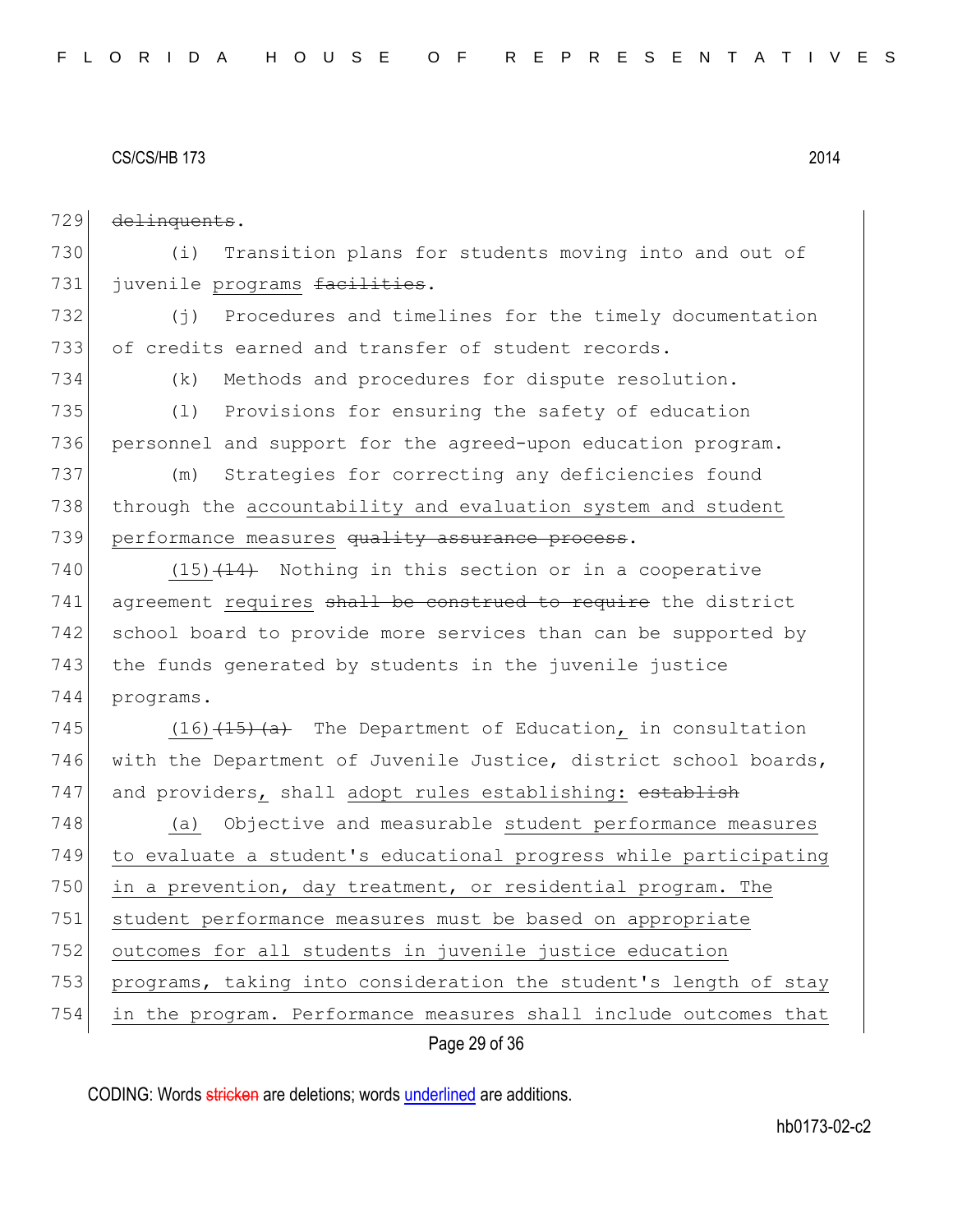Page 30 of 36 755 relate to student achievement of career education goals, 756 acquisition of employability skills, receipt of a high school 757 diploma, and grade advancement. 758 (b) A performance rating system to be used by the 759 Department of Education to evaluate quality assurance standards 760  $f$  for the delivery of educational services within each of the 761 juvenile justice programs. The performance rating shall be 762 primarily based on data regarding student performance as 763 described in paragraph (a) component of residential and 764 nonresidential juvenile justice facilities. 765 (c) The timeframes, procedures, and resources to be used 766 to improve a low-rated educational program or to terminate or 767 reassign the program These standards shall rate the district 768 school board's performance both as a provider and contractor. 769 The quality assurance rating for the educational component shall 770 be disaggregated from the overall quality assurance score and 771 reported separately. 772 (d)  $\left(\frac{b}{b}\right)$  The Department of Education, in partnership with 773 the Department of Juvenile Justice, shall develop a 774 comprehensive accountability and program improvement quality 775 assurance review process. The accountability and program 776 improvement process shall be based on student performance 777 measures by type of program and shall rate education program 778 performance. The accountability system shall identify and 779 recognize high-performing education programs. The Department of 780 Education, in partnership with the Department of Juvenile

CODING: Words stricken are deletions; words underlined are additions.

hb0173-02-c2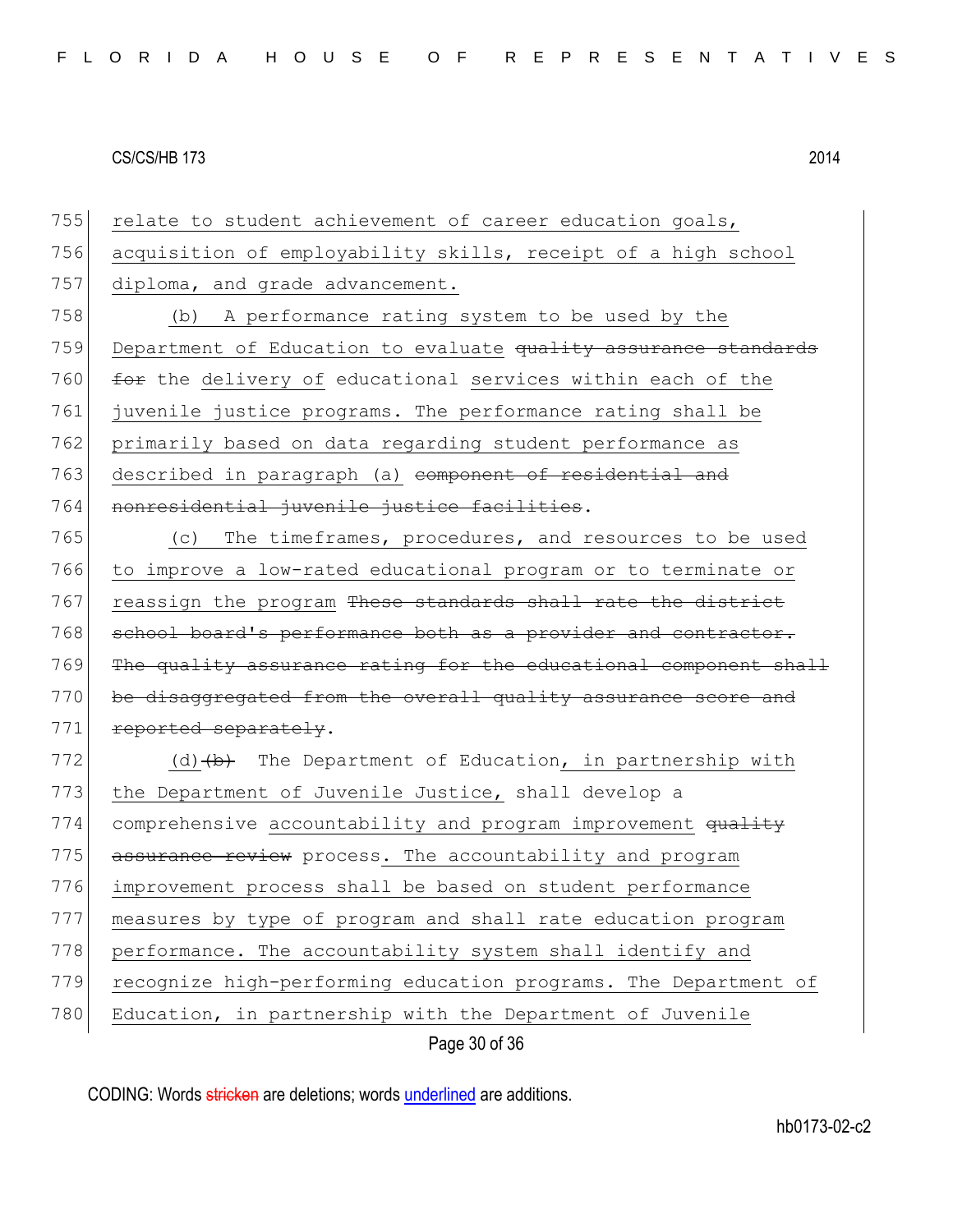781 Justice, shall identify low-performing programs. Low-performing 782 education programs shall receive an onsite program evaluation 783 from the Department of Juvenile Justice. School improvement, 784 technical assistance, or the reassignment of the program shall  $785$  be based, in part, on the results of the program evaluation. 786 Through a corrective action process, low-performing programs 787 must demonstrate improvement or reassign the program and 788 schedule for the evaluation of the educational component in 789 juvenile justice programs. The Department of Juvenile Justice 790 quality assurance site visit and the education quality assurance 791 site visit shall be conducted during the same visit.  $792$  (c) The Department of Education, in consultation with 793 district school boards and providers, shall establish minimum 794 thresholds for the standards and key indicators for educational 795 programs in juvenile justice facilities. If a district school 796 board fails to meet the established minimum standards, it will 797 be given 6 months to achieve compliance with the standards. If 798 after 6 months, the district school board's performance is still 799 below minimum standards, the Department of Education shall 800 exercise sanctions as prescribed by rules adopted by the State 801 Board of Education. If a provider, under contract with the 802 district school board, fails to meet minimum standards, 803 failure shall cause the district school board to cancel the 804 provider's contract unless the provider achieves compliance 805 within 6 months or unless there are documented extenuating 806 eircumstances.

Page 31 of 36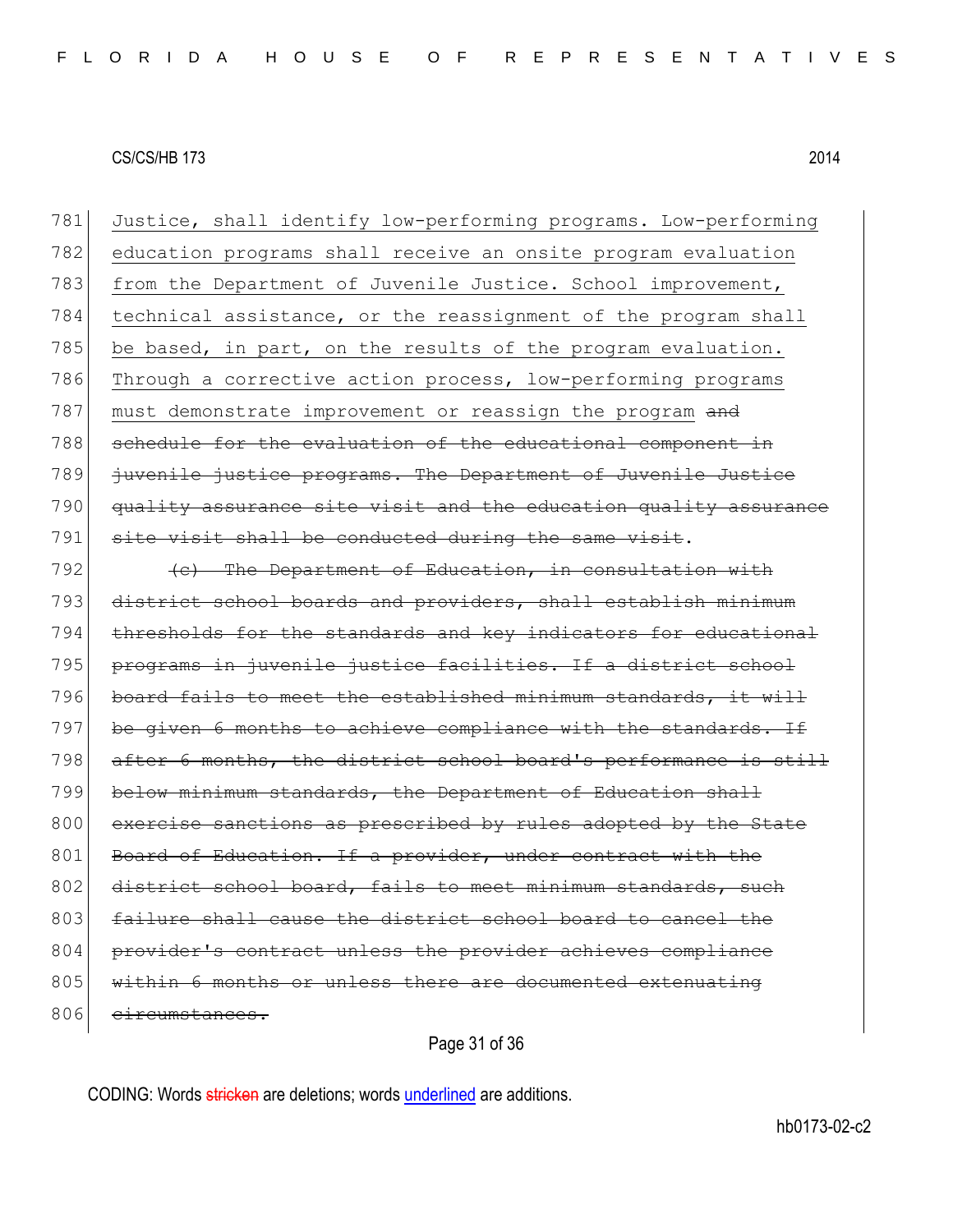| 807 | The requirements in paragraphs (a), (b), and (c) shall           |
|-----|------------------------------------------------------------------|
| 808 | be implemented to the extent that funds are available.           |
| 809 | The department, in collaboration with the Department<br>(17)     |
| 810 | of Juvenile Justice, shall collect data and report on            |
| 811 | commitment, day treatment, prevention, and detention programs.   |
| 812 | The report shall be submitted to the President of the Senate,    |
| 813 | the Speaker of the House of Representatives, and the Governor by |
| 814 | February 1 of each year. The report must include, at a minimum:  |
| 815 | (a) The number and percentage of students who:                   |
| 816 | Return to an alternative school, middle school, or high<br>1.    |
| 817 | school upon release and the attendance rate of such students     |
| 818 | before and after participation in juvenile justice education     |
| 819 | programs.                                                        |
| 820 | Receive a standard high school diploma or a high school<br>2.    |
| 821 | equivalency diploma.                                             |
| 822 | 3.<br>Receive industry certification.                            |
| 823 | Receive occupational completion points.<br>4.                    |
| 824 | 5.<br>Enroll in a postsecondary educational institution.         |
| 825 | 6.<br>Complete a juvenile justice education program without      |
| 826 | reoffending.                                                     |
| 827 | 7. Reoffend within 1 year after completion of a day              |
| 828 | treatment or residential commitment program.                     |
| 829 | Remain employed 1 year after completion of a day<br>8.           |
| 830 | treatment or residential commitment program.                     |
| 831 | Demonstrate learning gains pursuant to paragraph<br>9.           |
| 832 | $(3)$ (b).                                                       |
|     | Page 32 of 36                                                    |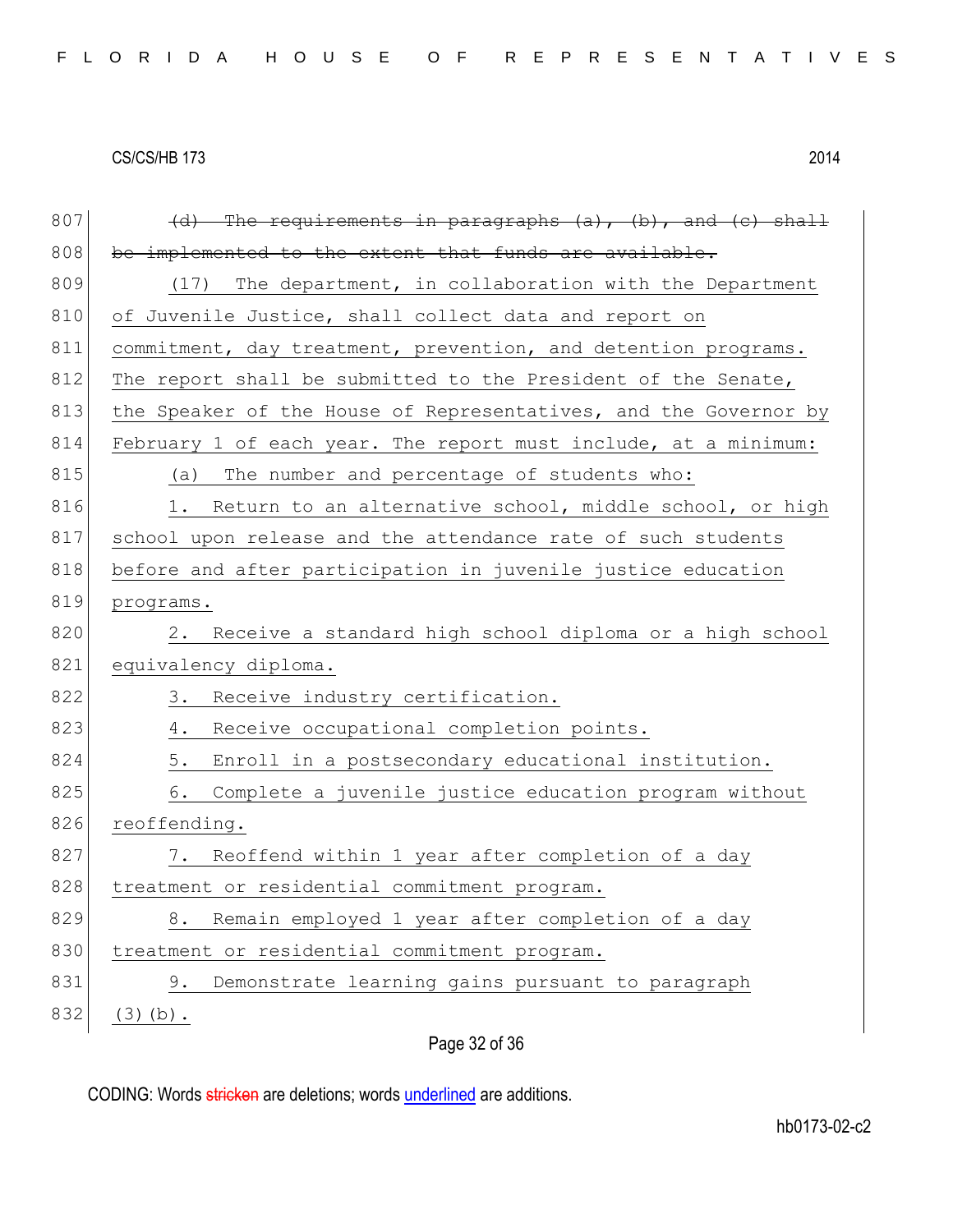Page 33 of 36 833 (b) The following cost data for each juvenile justice 834 education program: 835 1. The amount of funding provided by district school 836 boards to juvenile justice programs and the amount retained for 837 administration, including documenting the purposes of such 838 expenses. 839 2. The status of the development of cooperative 840 agreements. 841 3. Recommendations for system improvement. 842 4. Information on the identification of, and services 843 provided to, exceptional students, to determine whether these 844 students are properly reported for funding and are appropriately 845 served.  $846$  (18) $\left(16\right)$  The district school board shall not be charged 847 any rent, maintenance, utilities, or overhead on such 848 facilities. Maintenance, repairs, and remodeling of existing 849 facilities shall be provided by the Department of Juvenile 850 Justice.  $851$  (19)  $\left(17\right)$  When additional facilities are required, the 852 district school board and the Department of Juvenile Justice 853 shall agree on the appropriate site based on the instructional 854 needs of the students. When the most appropriate site for 855 instruction is on district school board property, a special 856 capital outlay request shall be made by the commissioner in 857 accordance with s. 1013.60. When the most appropriate site is on 858 state property, state capital outlay funds shall be requested by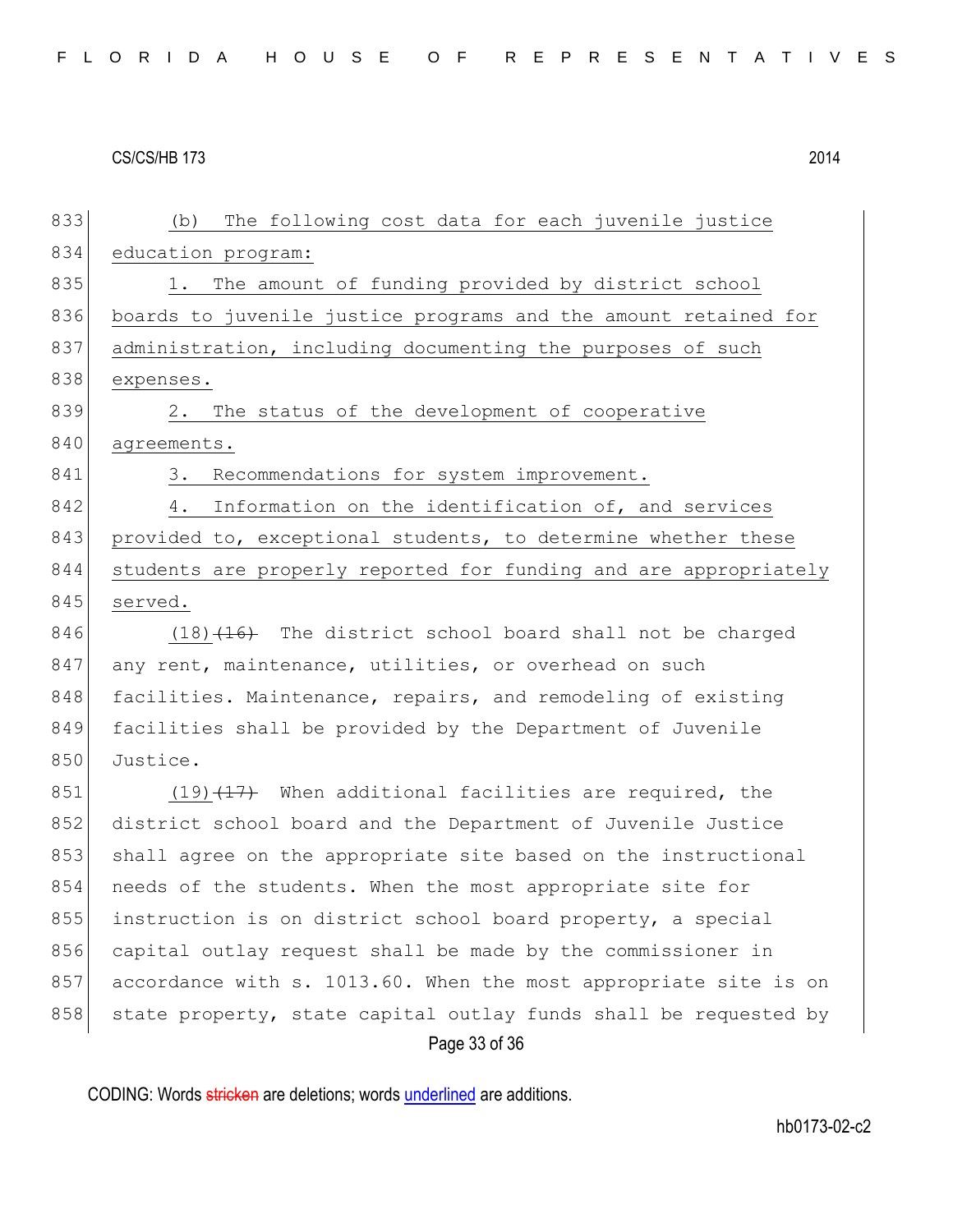859 the Department of Juvenile Justice provided by s. 216.043 and 860 shall be submitted as specified by s. 216.023. Any instructional 861 facility to be built on state property shall have educational 862 specifications jointly developed by the district school board 863 and the Department of Juvenile Justice and approved by the 864 Department of Education. The size of space and occupant design 865 capacity criteria as provided by State Board of Education rules 866 shall be used for remodeling or new construction whether 867 facilities are provided on state property or district school 868 board property.

 $869$  (20)<del>(18)</del> The parent of an exceptional student shall have 870 the due process rights provided for in this chapter.

Page 34 of 36 871 (19) The Department of Education and the Department of 872 Juvenile Justice, after consultation with and assistance from 873 local providers and district school boards, shall report 874 annually to the Legislature by February 1 on the progress toward 875 developing effective educational programs for juvenile 876 delinquents, including the amount of funding provided by 877 district school boards to juvenile justice programs, the amount 878 retained for administration including documenting the purposes 879 for such expenses, the status of the development of cooperative 880 agreements, the results of the quality assurance reviews 881 including recommendations for system improvement, and 882 information on the identification of, and services provided 883 exceptional students in juvenile justice commitment facilities 884 to determine whether these students are properly reported for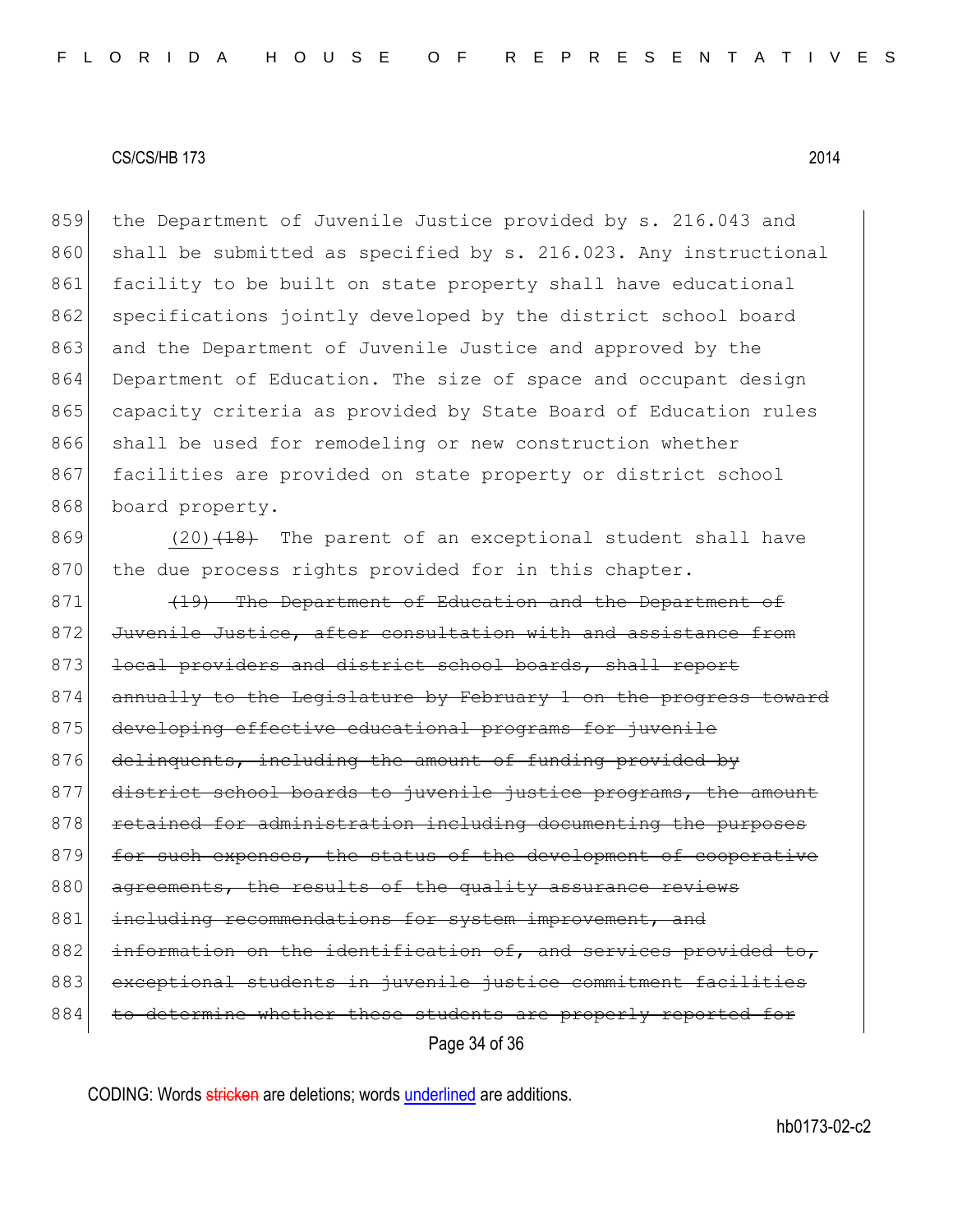### 885 funding and are appropriately served.

886  $(21)$   $(20)$  The education educational programs at the Arthur 887 Dozier School for Boys in Jackson County and the Florida School 888 for Boys in Okeechobee shall be operated by the Department of 889 Education, either directly or through grants or contractual 890 agreements with other public or duly accredited education 891 agencies approved by the Department of Education.

892  $(22)$   $\left(21\right)$  The State Board of Education shall may adopt any 893 rules necessary to implement the provisions of this section, 894 including uniform curriculum, funding, and second chance 895 schools. Such rules must require the minimum amount of paperwork 896 and reporting.

897 (23) $(23)$  The Department of Juvenile Justice and the 898 Department of Education, in consultation with Workforce Florida, 899 Inc., the statewide Workforce Development Youth Council, 900 district school boards, Florida College System institutions, 901 providers, and others, shall jointly develop a multiagency plan 902 for career education which describes the funding, curriculum, 903 transfer of credits, goals, and outcome measures for career 904 education programming in juvenile commitment facilities, 905 pursuant to s. 985.622. The plan must be reviewed annually.

906 Section 5. Paragraph (b) of subsection (18) of section 907 1001.42, Florida Statutes, is amended to read:

908 1001.42 Powers and duties of district school board. - The 909 district school board, acting as a board, shall exercise all 910 powers and perform all duties listed below:

Page 35 of 36